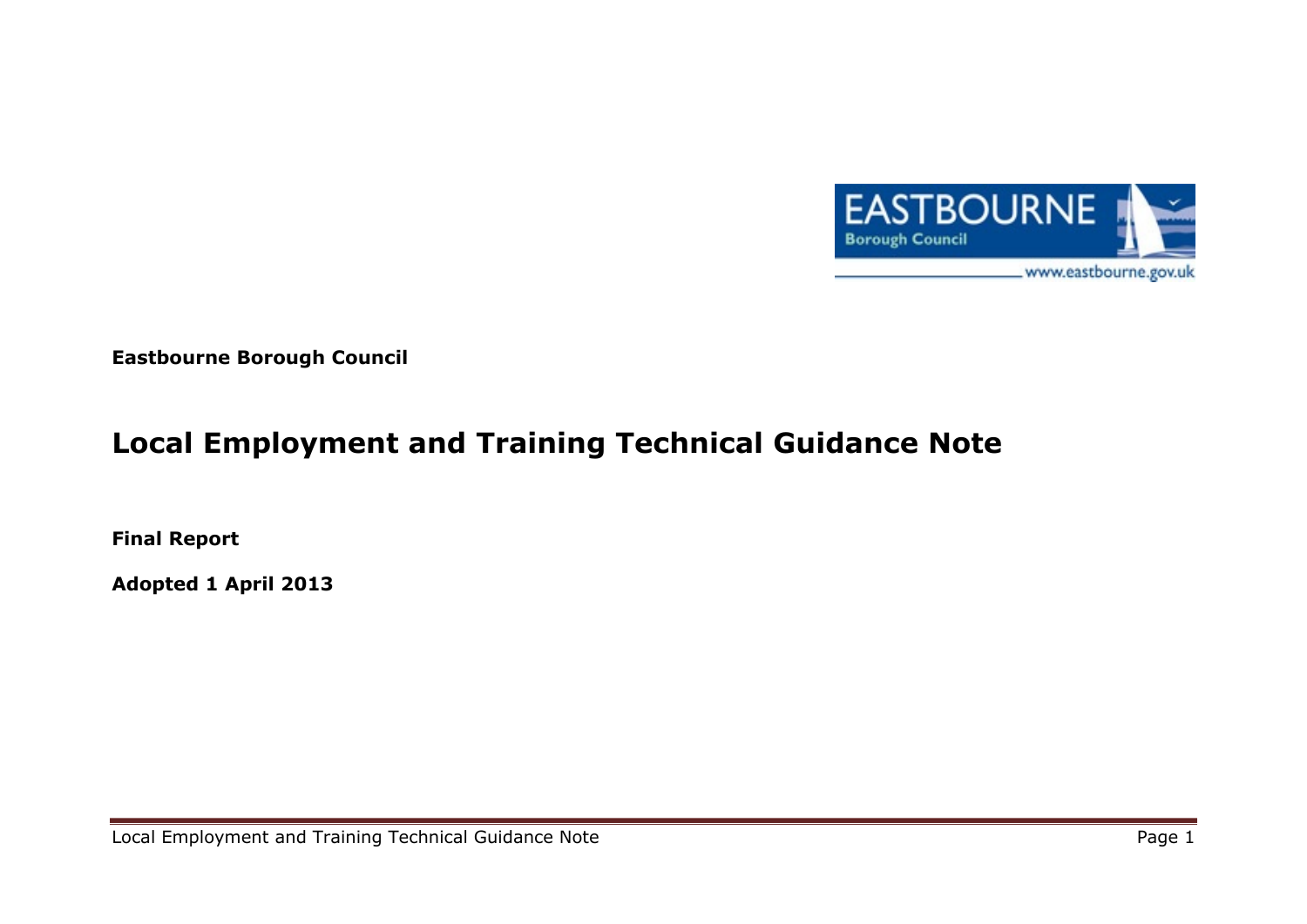#### **Contents**

- **1. Introduction**
- **2. Strategic Context**
- **3. Evidence**
- **4. Use of Planning Obligations and Section 106 Agreements**
- **5. Thresholds and Definitions**
- **6. Local Employment and Training Framework**
- **7. Local Employment and Training Measures to be Secured**
- **8. Mechanism for Securing Local Employment and Training Measures**

**Appendix 1: Template Section 106 Wording for Local Labour**

**Appendix 2: Benchmark Standards for Work Experience Placements, Apprenticeships and NVQ's at Construction Phase**

**Appendix 3: Pro-forma for Construction Phase**

**Appendix 4: Pro-forma for Operational Phase**

**Appendix 5: Sample Monitoring Form for Construction Phase**

**Appendix 6: Sample Monitoring Form for Operational Phase**

**Appendix 7: Glossary**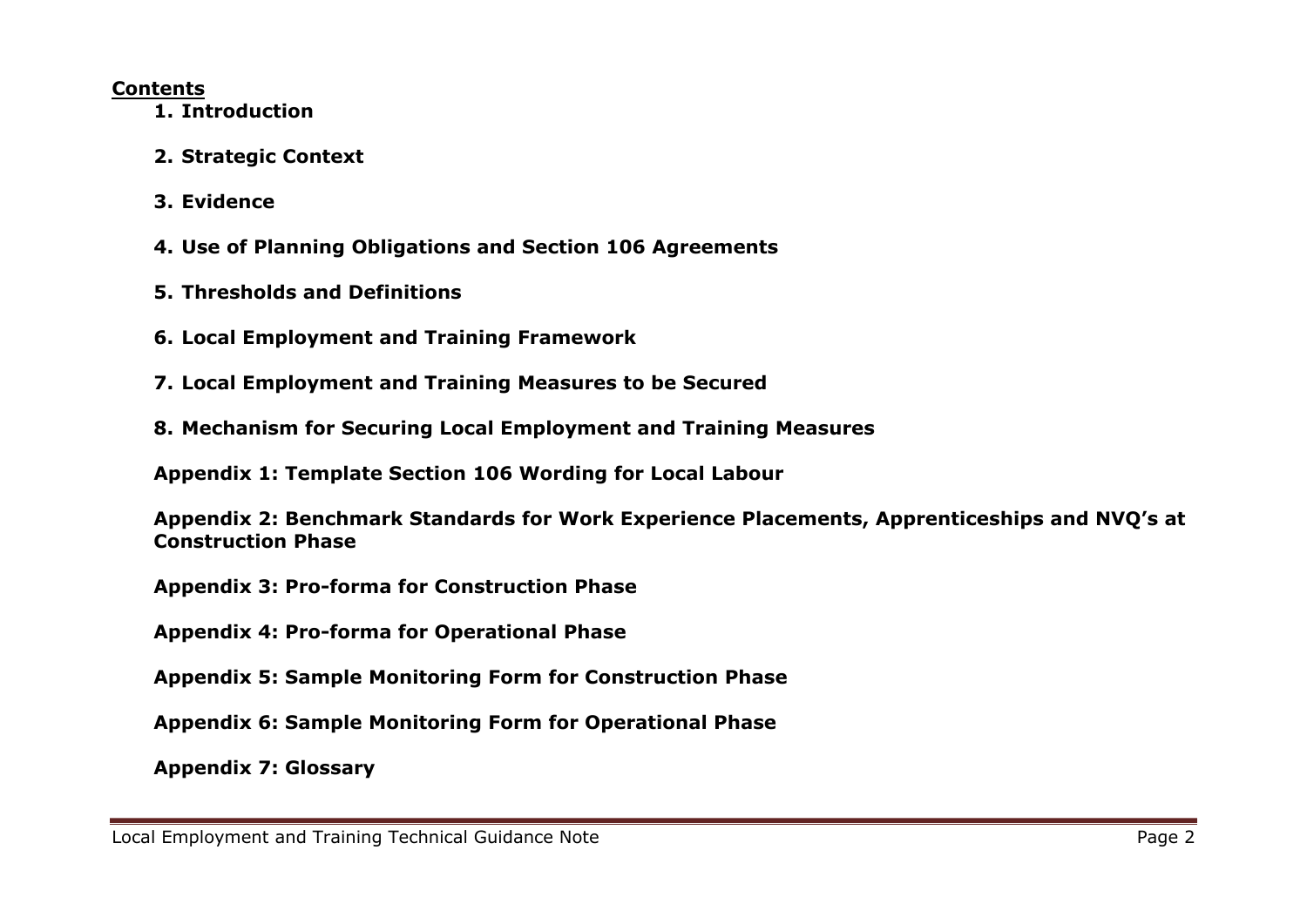## **1. Introduction**

- 1.1 Eastbourne Borough Council has prepared this Local Employment and Training Technical Guidance Note to assist in securing local employment and training measures as part of development proposals. This will be achieved through planning obligations secured by Section 106 Agreements related to specific development proposals. This Technical Guidance Note provides a framework as to how these employment and training measures will be secured and how to maximise local employment opportunities at both the construction and first operational phase of the development.
- 1.2 This Technical Guidance Note is directly linked to the requirements in Policy D2 'Economy' of the Eastbourne Core Strategy Local Plan which seeks to 'encourage development which supports improvements in the local jobs market through the creation of additional jobs and employment diversification'.
- 1.3 The Council and its local partners are committed to working in partnership with the developer and operator to assist in the delivery of this Technical Guidance Note in order to maximise the opportunities available to all parties. Developers and operators that support this Technical Guidance Note and achieve the measures identified within will be recognised by local residents, business and key stakeholders as major contributors towards the growth and success of the local economy.
- 1.4 The Technical Guidance Note has been subject to targeted consultation with key stakeholders including planning agents, developers, consultants and those with an interest in development matters, from 20 February to 13 March 2013. Consultation responses and any necessary amendments were presented to Planning Committee on 26 March 2013. Planning Committee resolved to adopt the Technical Note on 1 April 2013.

## **2. Strategic Context**

2.1 There are a number of national, regional and local strategic policy goals and objectives that provide a strong justification for this document. These policies and objectives are critically important to Eastbourne Borough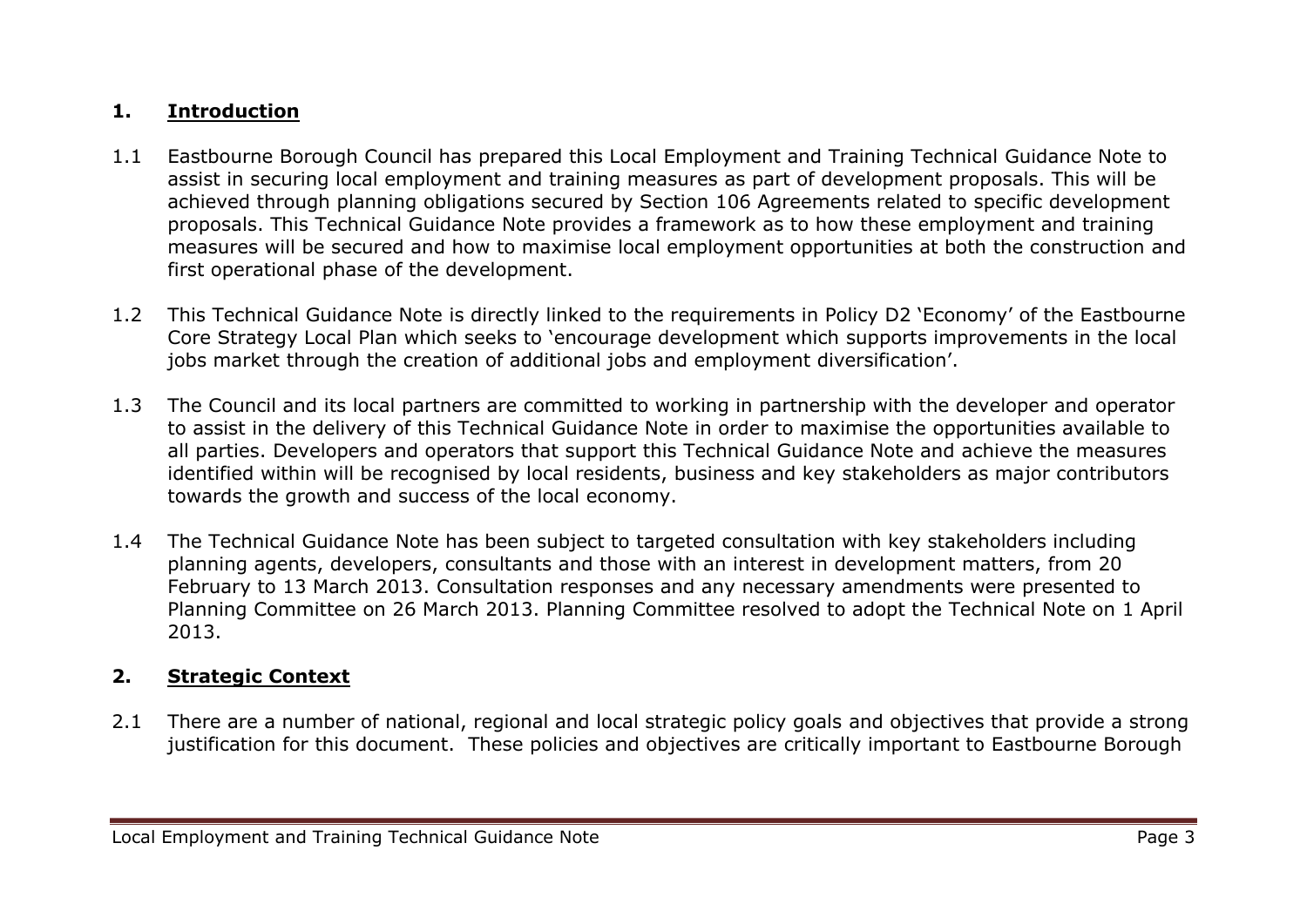Council. In summary the key objective is to identify opportunities to improve training and skills in the town for the future economic development of the Borough.

## *National Planning Policy Framework (NPPF)*

2.2 A key policy direction of the NPPF is to deliver sustainable development, by building a strong and competitive economy. There is a national commitment to securing economic growth in order to create jobs and prosperity. The NPPF identified that local planning authorities should plan proactively to meet the development needs of business and support an economy fit for the 21<sup>st</sup> century.

#### *National Skills Academy*

2.3 The National Skills Academy has produced a Client-Based Approach to developing and implementing an Employment and Skills Strategy on construction projects through on-site training. This reiterates the Coalition Government's commitment to enhance the delivery of apprenticeships and workplace training. This means using procurement to promote investment in skills both when awarding new contracts and working with existing contractors. It is recognised that there are opportunities for local government to lever a significant amount of training and employment opportunities through their powers under planning policy and development control. The document provides good practice guidance on how to incorporate employment and skills requirements into the planning and procurement of construction projects. This document has provided key guidance for this Technical Guidance Note.

#### *Local Enterprise Partnership*

2.4 The South East Local Enterprise Partnership's (SELEP) goal is to enable steady, sustained economic growth over the next two decades. The partnership indicates in its objectives that some of coastal areas of the LEP region suffer from significant deprivation but still offer significant potential for economic growth. The LEP indicates that Eastbourne is an area in which it will focus and promote investment. One of the objectives identified is to improve skills across the workforce of the LEP region to enable the area to become as competitive as any other to compete in the global market place.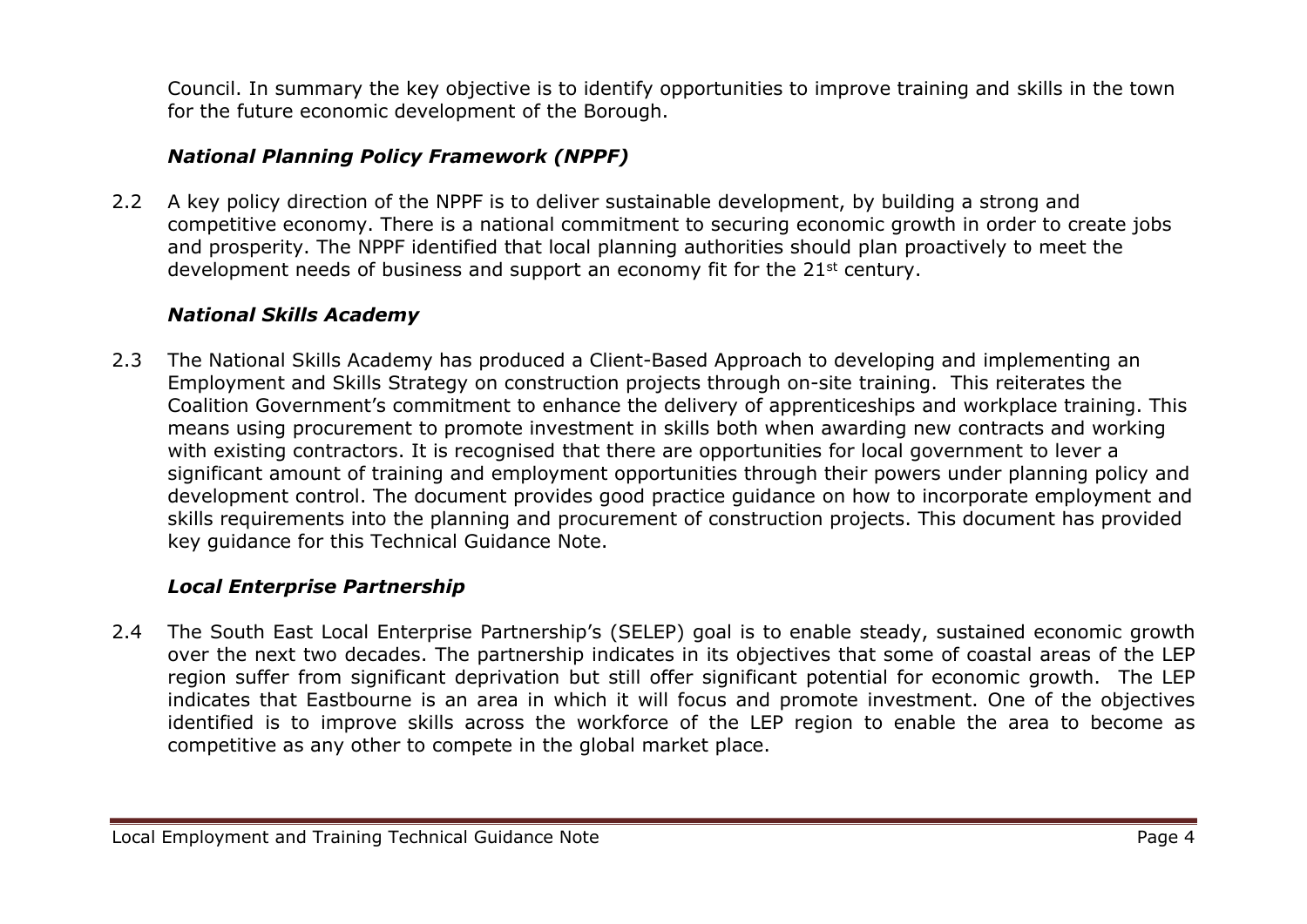## *Eastbourne Sustainable Community Strategy*

- 2.5 Eastbourne's Sustainable Community Strategy is part of a wider East Sussex Integrated Sustainable Community Strategy called 'Pride of Place'. The Community Strategy is developed by the local community focusing on what is important to people who live, work and visit the town in order to make positive changes. The objectives of 'Pride of Place' indicate that by 2026 the town will aim to provide:
	- Well paid jobs for local people with a workforce skilled to match employment opportunities
	- A broad economic base with diverse employment opportunities available
	- A population with skills and education levels needed to be successful both personally and in the local economy
	- Fully effective engagement with employers, providing them with access to high quality learning and training to improve economic development
	- Providing all young people with high quality work-related learning and work based experiences; and
	- Encouraging apprenticeships and jobs with training

#### *Eastbourne's Corporate Plan*

2.6 The Eastbourne Borough Council's Corporate Plan sets priority themes and aims for the town for the period 2010-2015. Under the heading of a 'Prosperous Economy' the Corporate Plan sets out the need for 'an inspiring cultural provision combining opportunities for employment and learning' and 'a wide range of employment opportunities'. This priority theme states that Eastbourne residents will have a wide range of skills and opportunities to help make the town attractive to employers and new businesses.

## *Eastbourne Core Strategy Local Plan*

2.7 The Eastbourne Core Strategy Local Plan is the strategic planning policy document for the Borough covering the period 2006 - 2027. A key spatial objective of the Plan is to give support to a strong and growing local economy built on innovation, creativity and entrepreneurship. Within the spatial portrait there is also an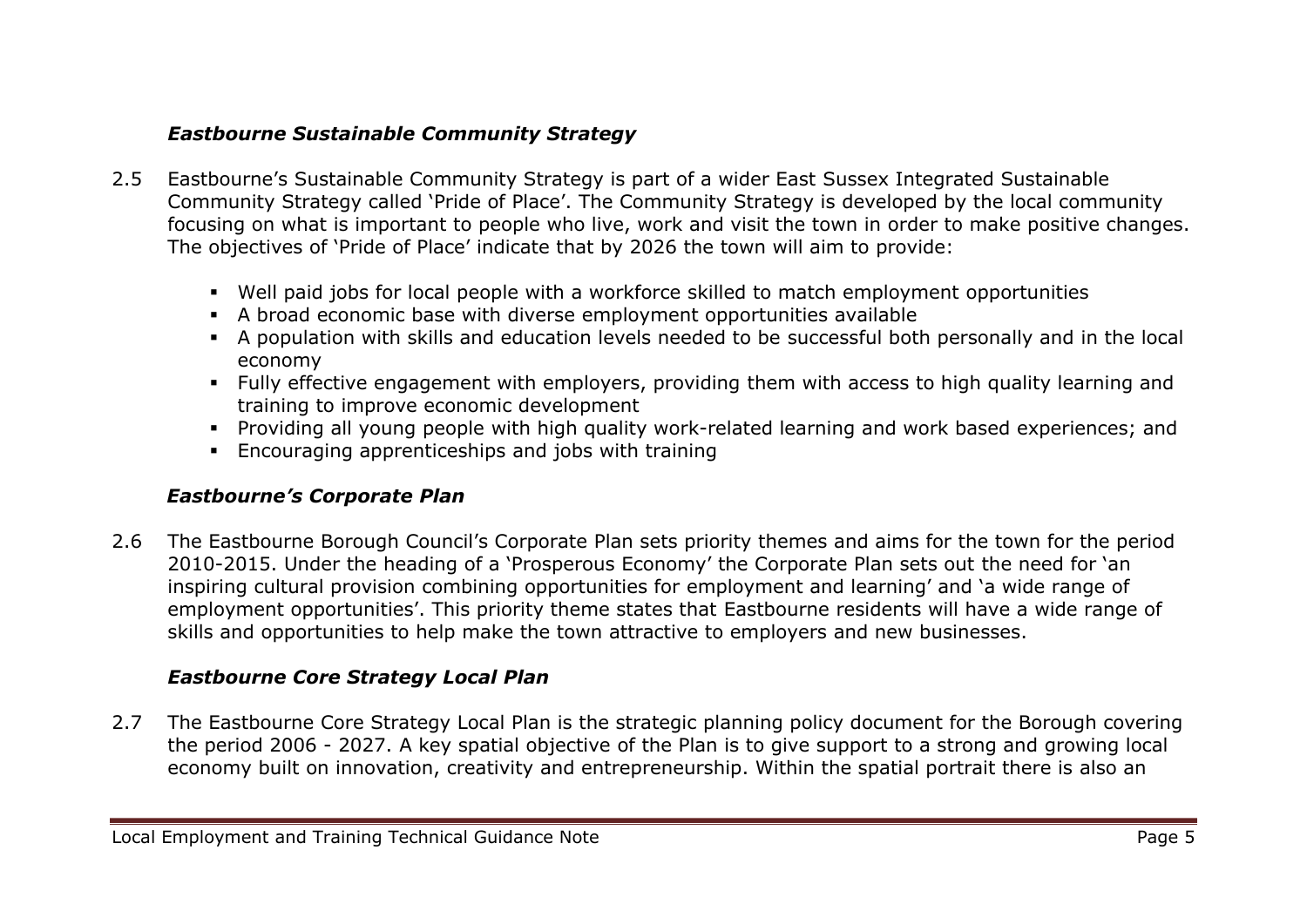appreciation of the need to grow a better skilled labour force in order to realise the town's economic objectives. Policy D2 'Economy' of the Core Strategy recognises the important role that the economy plays in Eastbourne's prosperity. It sets out how job growth and economic development will be supported as well as identifying an appropriate supply of land for future employment development. This policy forms the foundation of this Technical Guidance Note, and it is provided in full below for reference.

#### **Policy D2: Economy**

Job growth and economic prosperity in Eastbourne will be supported. This will enable the achievement of a sustainable economy and a town where people want to live and work. This will be achieved by:

- Encouraging development which supports improvements in the local jobs market through creation of additional jobs and employment diversification
- Supporting development which provides for, or achieves, units for new start-up businesses;
- Identify sites and land for employment use to meet the need for 55,430m<sup>2</sup> floorspace in the period to 2027
- Maximising the use of existing employment sites, through redevelopment for employment use and increased density on existing industrial estates, and the upgrading of the existing stock;
- Allocating land within the town centre through the Town Centre Area Action Plan for new B1(a) office use
- Supporting the development of B1(a) office use at Sovereign Harbour
- Supporting the Education and Training sector of the Eastbourne economy through a flexible approach to expansion proposals
- Protecting good quality employment space, and resisting change of use. Any proposal will be considered in a sequential process which gives priority to retention unless the site is unviable for employment use or is otherwise unsuitable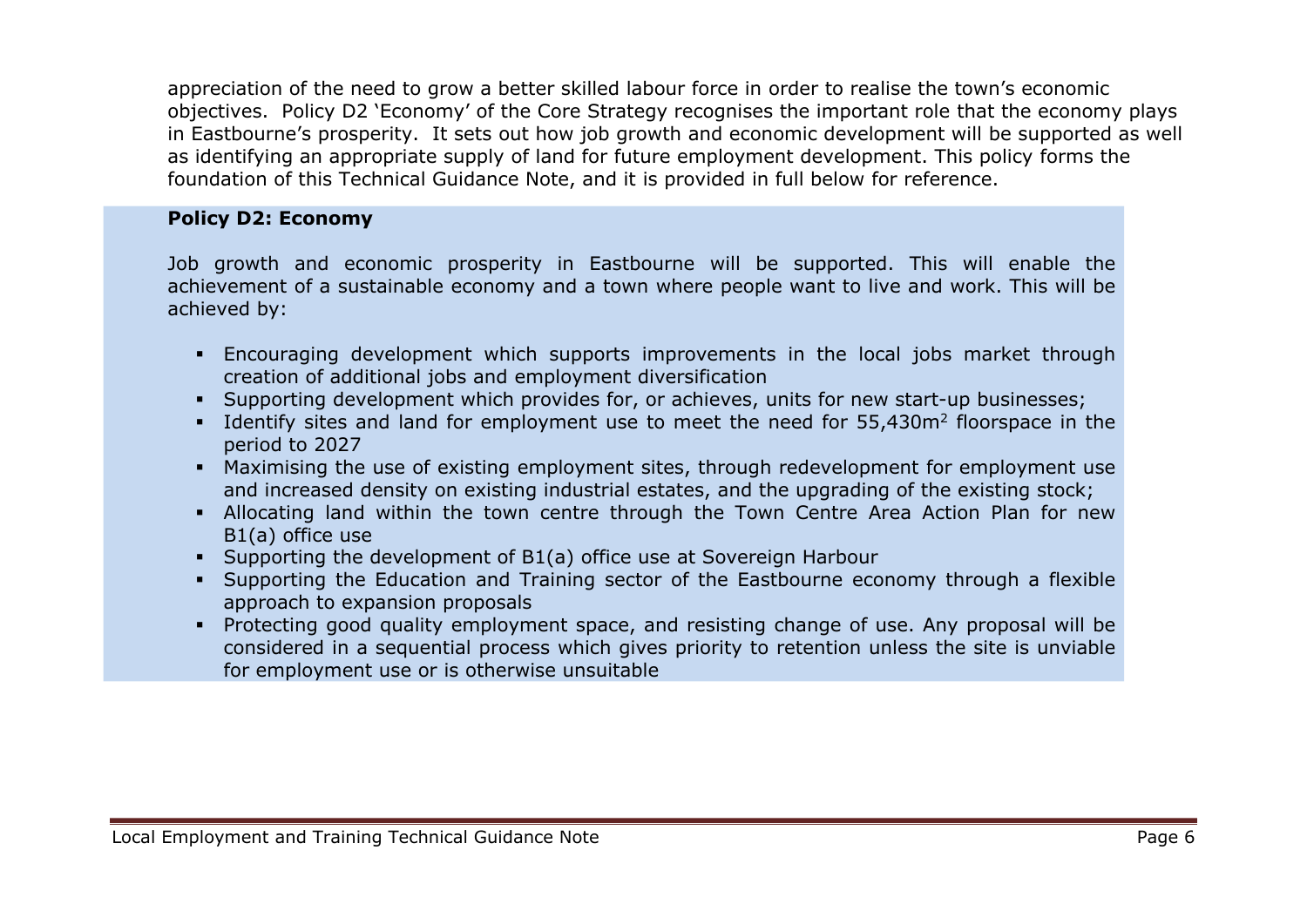#### **3.0 Evidence**

- 3.1 This section sets out key statistical evidence to demonstrate the current state of Eastbourne's employment and skills base. This provides strong justification for preparing this Technical Guidance Note.
- 3.2 The following table provides a summary of key unemployment statistics for Eastbourne, compared to other areas of the country. A glossary defining the key terms can be found in Appendix 6 of this Technical Guidance Note.

| <b>Indicator</b>                          | <b>Highest Local</b><br><b>Authority Rate</b> | <b>Eastbourne</b> | <b>East Sussex</b> | <b>South East</b> | <b>SELEP</b> | Great<br><b>Britain</b> |
|-------------------------------------------|-----------------------------------------------|-------------------|--------------------|-------------------|--------------|-------------------------|
| Economic Inactive <sup>1</sup>            | 34.3                                          | 19.8              | 22.8               | 20.7              | 21.8         | 23.4                    |
| Those Economic                            | 65.5                                          | 40.3              | 31.4               | 26.1              | 29.8         | 24.1                    |
| Inactive Looking<br>for Work <sup>2</sup> |                                               |                   |                    |                   |              |                         |
| Unemployment <sup>3</sup>                 | 16.4                                          | 6.8               | 6.5                | 5.9               | 7.1          | 8.1                     |
| Out-of-Work 4                             | 23.7                                          | 13.7              | 11.7               | 8.8               | 10.9         | 12.5                    |
| ESA/IB <sup>5</sup>                       | 13.9                                          | 7.6               | 6.6                | 4.6               | 5.5          | 6.5                     |
| JSA <sup>6</sup>                          | 8.6                                           | 3.7               | 3.1                | 2.4               | 3.2          | 3.8                     |

*Table One: Key Unemployment Statistics for Eastbourne (%)*

3.3 The proportion of the working age population economically inactive in Eastbourne is 19.8%, lower than East Sussex, South East, SELEP and Great Britain averages. However, the inactive resident population who are looking for work in Eastbourne is 40.3% which is higher than the areas of geographical comparison. These findings are supported by data from the Department for Work and Pensions in that there is a higher

<sup>1</sup> Nomis/ Annual Population Survey / % of working age population who are economically inactive - July 2011-June 2012

<sup>2</sup> Nomis/ Annual Population Survey / % of economically inactive who want a job - July 2011-June 2012

<sup>3</sup> Nomis/ Model-based Estimates of Unemployment /% of economically active - July 2011-June 2012

<sup>4</sup> Nomis/ DWP Benefits/ Benefit Claimants Working Age Client Group/ Rate – February 2012

<sup>5</sup> Nomis/ DWP Benefits/ Benefit Claimants Working Age Client Group/ Rate – February 2012

<sup>6</sup> Nomis/ DWP Benefits/ Benefit Claimants Working Age Client Group/ Rate – November 2012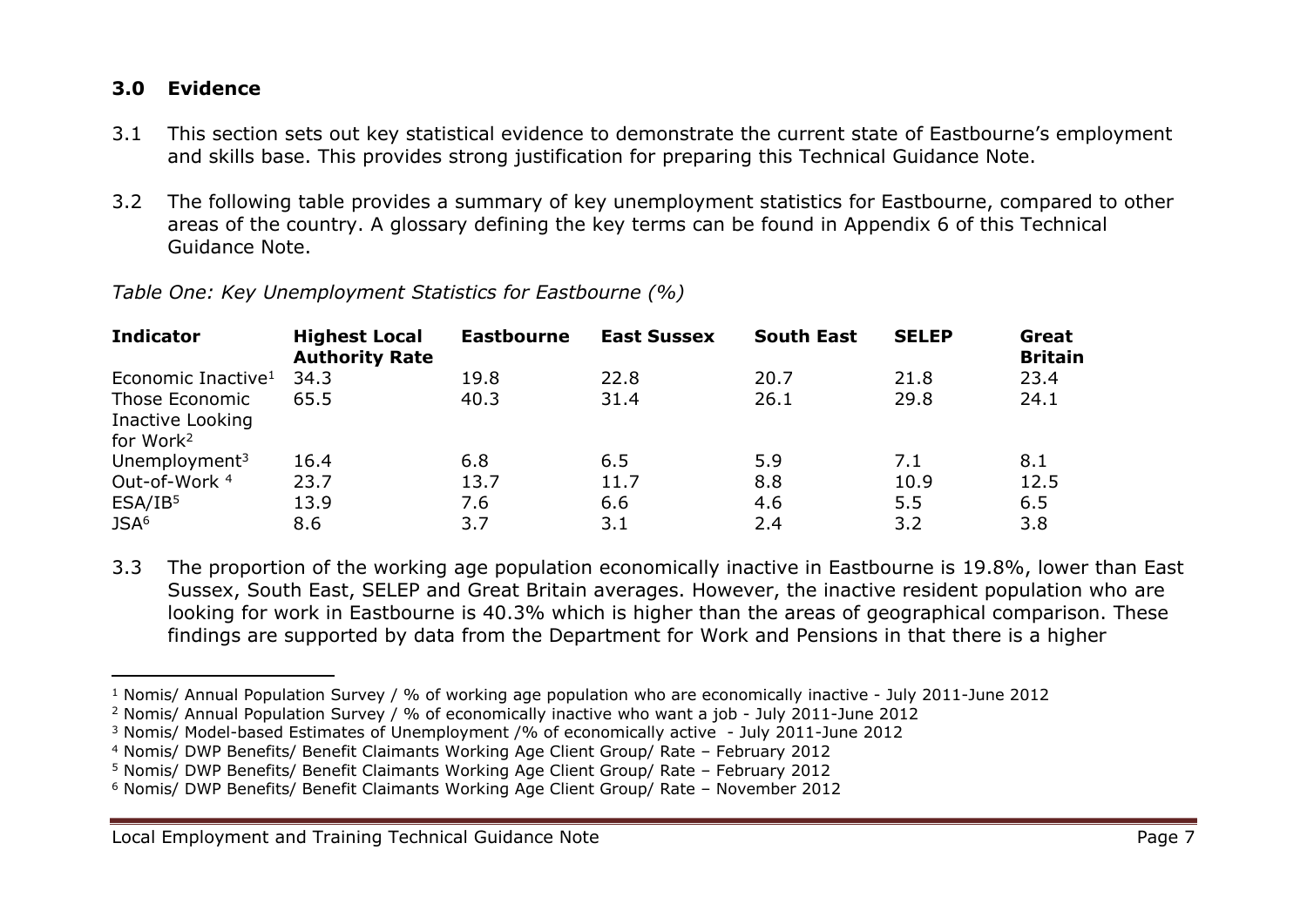proportion of working age claimants on ESA/IB benefits in Eastbourne (7.6%) than in all of Sussex and above the average for Great Britain.

- 3.4 The local unemployment rate in Eastbourne (6.8%) is above East Sussex (6.5%) and South East (5.9%) averages but below the national figure (8.1%) and the SELEP region (7.1%). The rate of JSA claimants in Eastbourne (3.7%) also lies above East Sussex (3.1%), South East (3.1%) and the SELEP (3.2%) averages.
- 3.4 The data collectively indicates high levels of worklessness (wider than unemployment and inclusive of other working age benefits) in Eastbourne. The out-of-work benefit claimant rate in Eastbourne (13.7%) is higher than East Sussex (11.7%), South East (8.8%), the SELEP (10.9%) and Great Britain (12.5%) averages.
- 3.5 Eastbourne has 5 Super Output Areas that are in the top 10% most deprived areas in employment in England.<sup>7</sup>
- 3.6 There are 3.7 JSA claimants per Jobcentre Plus vacancy in Eastbourne compared with 3.8 nationally and 2.4 in the South East.<sup>8</sup>
- 3.7 Since 2007, Eastbourne has improved its skills base and is becoming more qualified. 52% of the population in Eastbourne in 2011 have achieved NVQ level 3 and above compared to 51.5% in East Sussex, 56.7% in the South East, 48% in the SELEP region and 52.7% in Great Britain.<sup>9</sup>
- 3.8 The percentage of high-level professionals living in Eastbourne is lower than the county, region and national - Eastbourne 39.6%, East Sussex 40.4%, South East 48.1%, SELEP 42.1% and Great Britain 43.2%.<sup>10</sup>
- 3.9 The area has lower labour productivity which is evidenced in lower earnings. Resident earnings in Eastbourne have decreased from £492 per week in 2010 to £439 in 2011. These remain uncompetitive compared to the South East (£554) and Great Britain (£503) weekly averages.<sup>11</sup>

<sup>7</sup> Communities and Local Government/ Indices of Multiple Deprivation - 2010

<sup>8</sup> East Sussex in Figures/ Nomis/ JSA claimants per job vacancy – October 2012

<sup>9</sup> Nomis/ Annual Population Survey/ % of working age population with NVQ's – July 2011-June 2012

<sup>10</sup> Nomis/ Annual Population Survey/ % of working age population in employment – July 2011-June 2012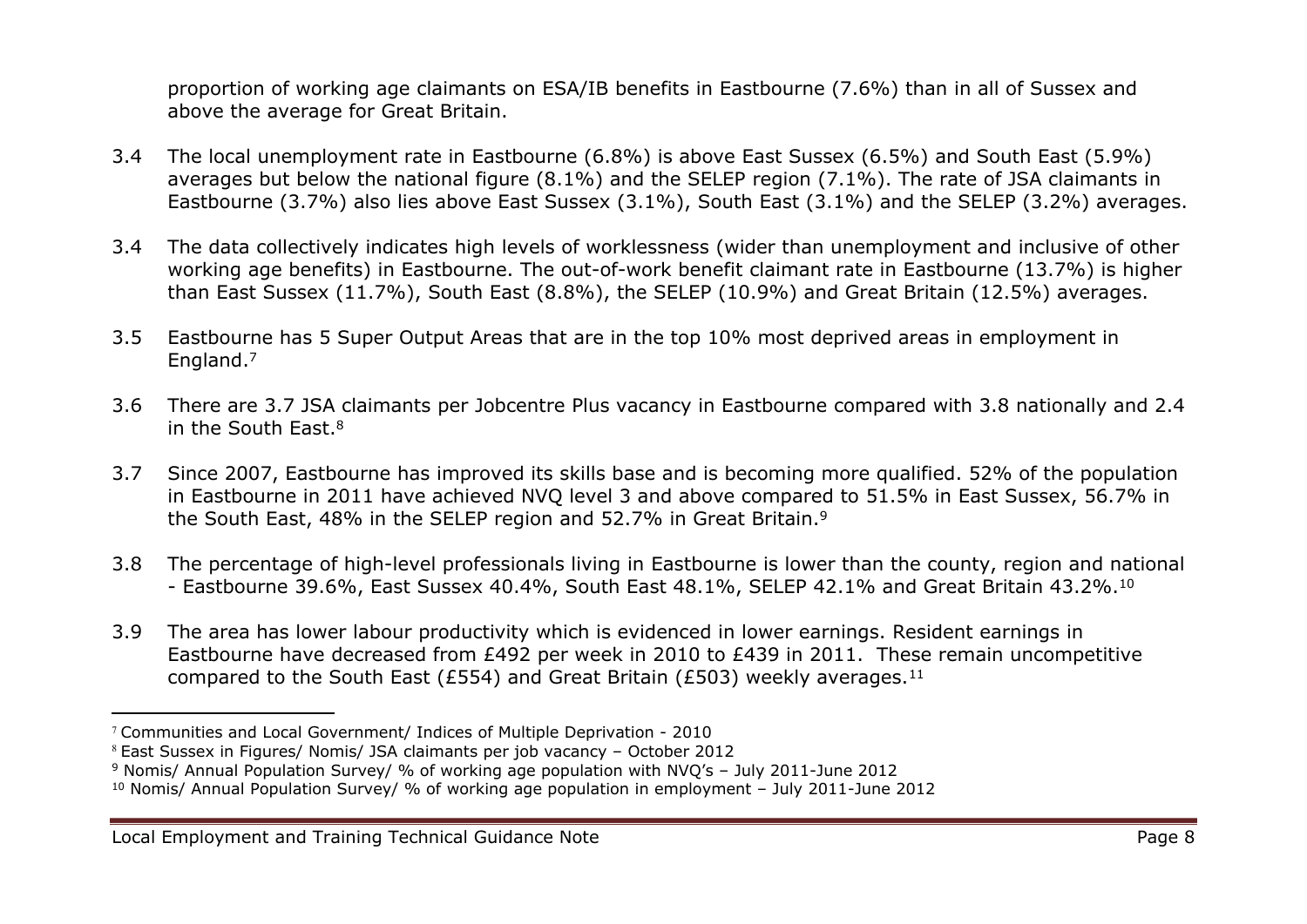- 3.10 Despite the economic climate, there is continued interest from developers in Eastbourne. Future investment will create a significant number of jobs and there is opportunity to create local employment at both construction and operational stages.
- 3.11 These findings highlight that whilst Eastbourne performs above average nationally for most statistics, including the unemployment rate, it is not performing well comparatively across the South East region. The SELEP indicates that investment is required to allow Eastbourne to perform on a par with more prosperous areas of the South East. There are opportunities to address these issues through the planning process and these are outlined in this document.

<sup>&</sup>lt;sup>11</sup> Nomis / Annual Survey of Hours and Earnings/ resident analysis - 2011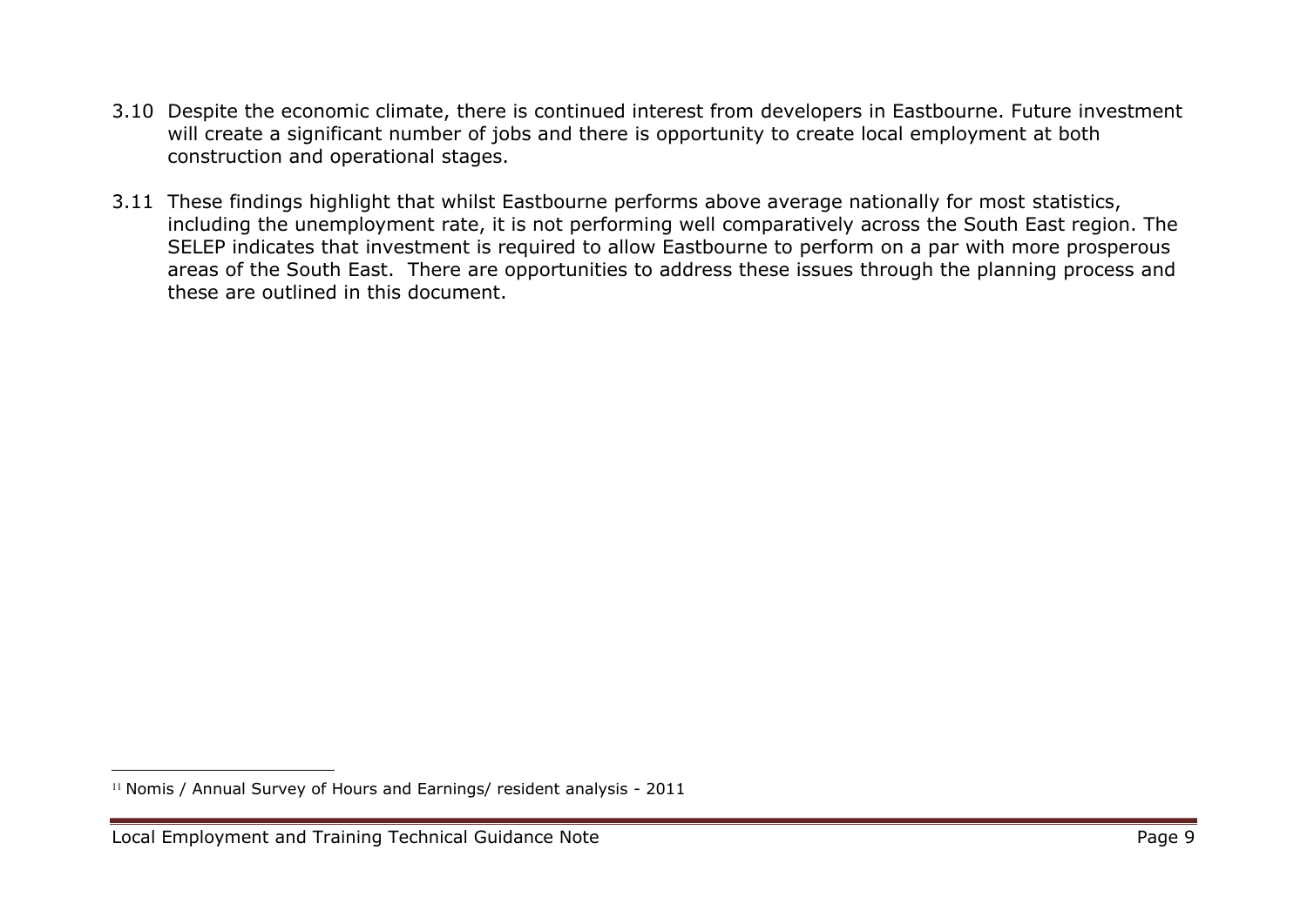#### **4. Use of Planning Obligations and Section 106 Agreements**

- 4.1 Section 106 Agreements can be used to secure planning obligations related to new developments including improving training and skills. The Government has guidelines when a Section 106 Agreement can be used. They are:
	- Is the obligation necessary to make the development acceptable in planning terms?
	- Is the obligation directly related to the development?
	- Is the obligation fairly and reasonably related in scale and kind to the development?
- 4.2 In considering these points the Borough Council believes that there is a clear case to use a Section 106 Agreement to secure training and employment opportunities from future developments. This will secure contributions from developments that will support and benefit the local labour market and economy, enabling employment growth, raising skills and giving local people opportunities generated by new developments. Specific measures could include training (pre employment and vocational), apprenticeships, employment advice, interview guarantees, work placements, transport arrangements and child care. Developers will need to discuss particular measures with the Council and in some instances a financial contribution may be taken in lieu of providing specific measures.

#### **5. Thresholds and Definitions**

5.1 This development Technical Guidance Note will only apply to larger residential and commercial developments, including those of strategic importance to the Council. For residential development this applies to just the construction phase. For commercial developments this applies to both construction and operational stages. The Council has set the following thresholds: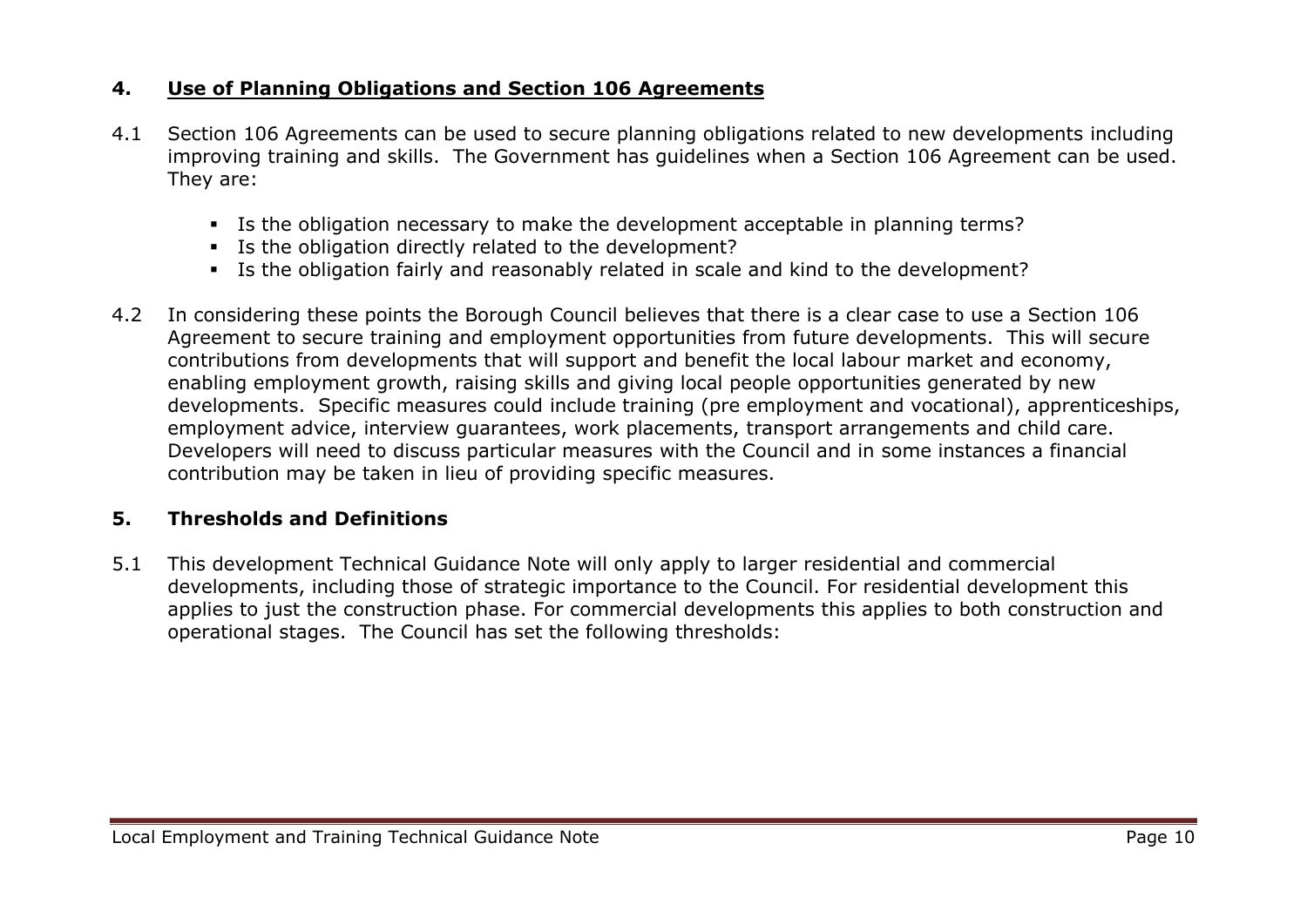#### **Thresholds for Development**

**Commercial** – All developments (other than C3/C4 Planning Use Class), including change of use, that create/relate 1,000 sq m. (gross). This also includes commercial developments of strategic importance and those that create 50+ jobs.

**Residential** - Major developments (within C3/C4 Planning Use Class) that involve ten or more gross units.

5.2 Appendix 2 provides a table for each type of development to indicate the amount of work experience placements and apprenticeships that should be provided at the construction stage in line with this document. This provides the benchmarks standards for new developments.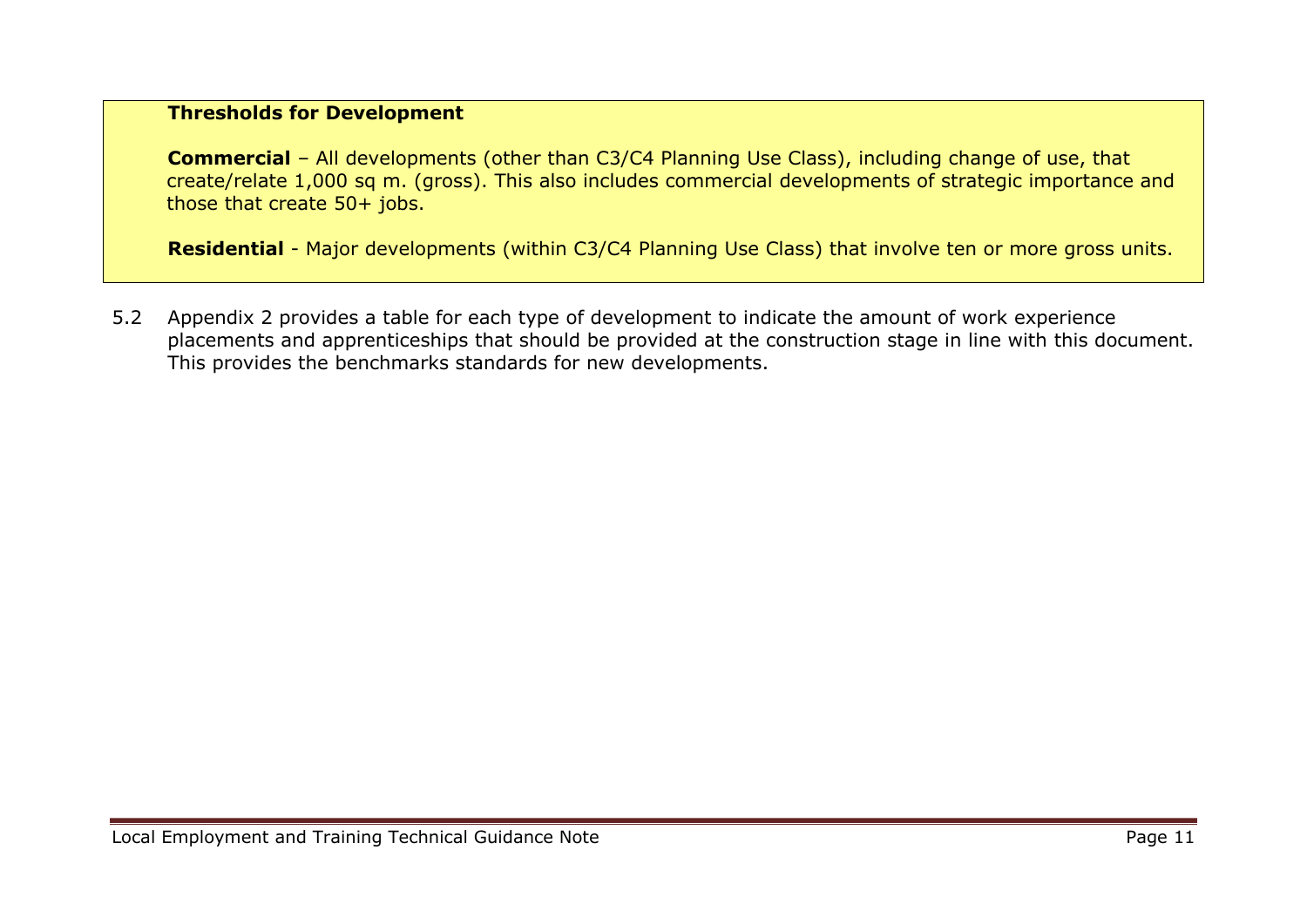#### **6.0 Local Employment and Training Framework**

- 6.1 Where proposed developments reaches the thresholds set out, the Borough Council will negotiate and seek a commitment to employment and training measures, an Employment and Training Plan (ETP) to set out how relevant employment and training measures will be delivered and a financial contribution.
- 6.2 If there is a commercial end use of the site, a financial contribution will be sought by the developer and not from the operator, which may or may not be same. Furthermore, employment and training measures and a separate ETP for both phases of the development – construction and operation (starting workforce only), who may or may not be the same entity, will be sought recognising the differing labour market needs. If the operational phase of the development has multiple operators, separate and appropriate employment and training measures will be negotiated and sought independently with each operator through their own separate ETP's and not the Section 106 Agreement.
- 6.3 The complexities of multi-site and multi-phase developments are recognised and will be negotatied on a case by case basis in order to achieve a balance between meeting the needs of the Technical Guidance Note and the employment and training needs of the construction supply chain and operator/s.
- 6.4 It is intended that the financial contribution will fund a salaried post at the Council to monitor the employment and training and economic impacts of the development and coordinate the deliverability of the ETP. Furthermore, the funding will assist towards the costs of enabling the employment and training of local residents to prepare them for vacancies generated by the development.
- 6.5 It is intended that the employment and training measures will be adopted to target specific labour market groups.
- 6.6 It is intended where appropriate the Council would work to develop an ETP in partnership with the developer and operator to outline a delivery plan on how to meet the measures negotiated and the additional labour market obligations in the Section 106 Agreement. It will comprise of a tailored package including resources levered in from Council partners - Eastbourne Jobcentre Plus and sub-contractors, local colleges, training providers and local organisations who help people back into work.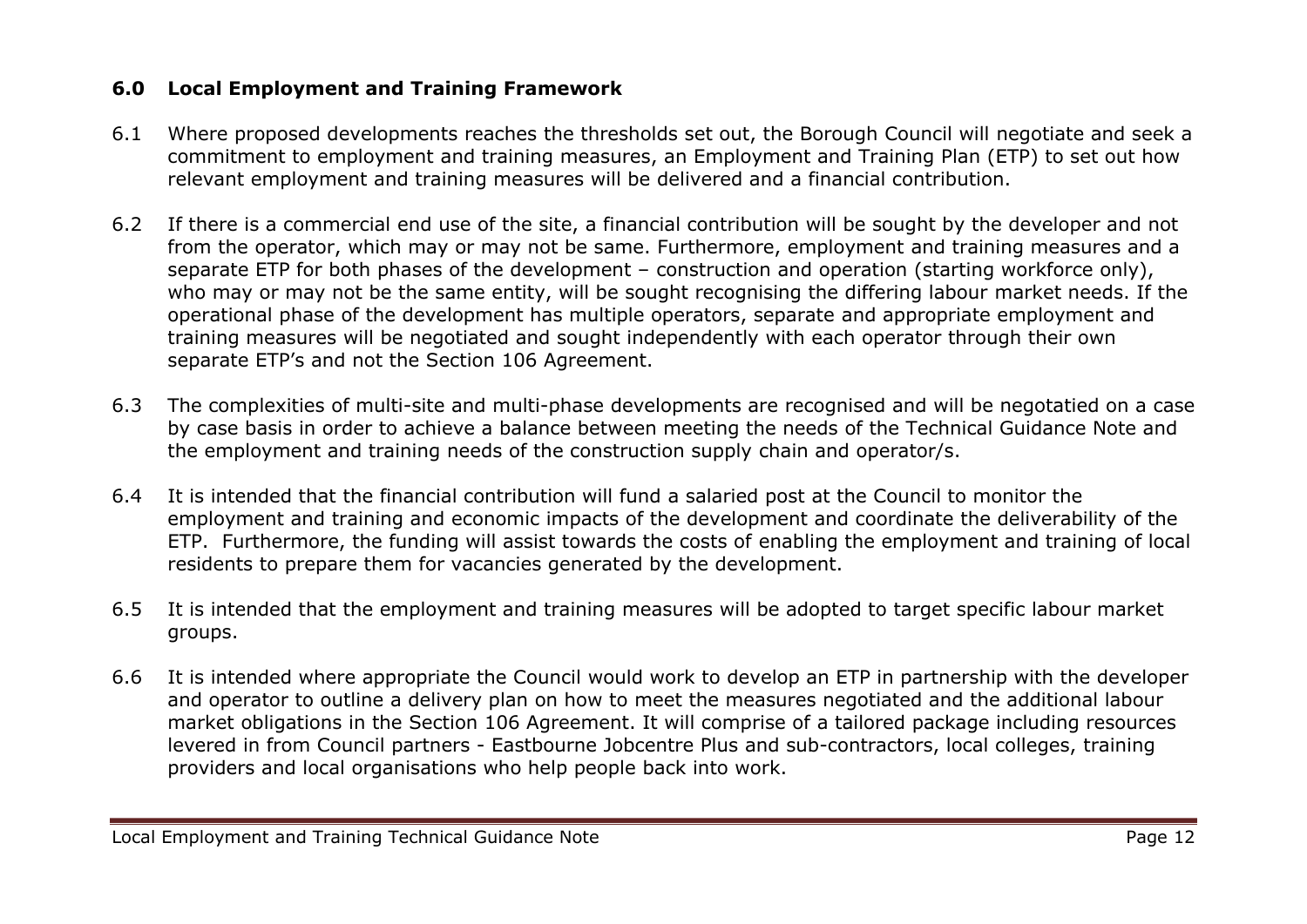6.7 It is intended that operators of the development will commit to attaining and continuing to hold membership of the Eastbourne Business Crime Group during the operation of the Development where appropriate.

#### **7.0 Local Employment and Training Measures to be Secured**

- 7.1 It is intended that the development could achieve the following types of measures and activities:
	- Training Plans for sub-contractors (construction phase only)
	- Supervisor Training for sub-contractors (construction phase only)
	- Leadership and Management Training for sub-contractors (construction phase only)
	- Advanced Health and Safety Training for sub-contractors (construction phase only)
	- NVQ training for sub-contractors (construction phase only)
	- A percentage of Construction Skills Certificate Scheme (CSCS) card holders on site at any one point of time (construction phase only)
	- **Apprenticeships**
	- Work experience placements for those unemployed
	- Work experience placements for those aged 14-18 years in education
	- Work based activities for those Not in Education, Employment or Training (NEET)
	- The carrying out workshops within educational establishments or on site with students from schools, colleges and universities
	- Targeted recruitment and training campaign including promotion of vacancies locally, preemployment training, work trials and guaranteed interviews
	- **Job Fairs to promote generated vacancies**
	- The possible establishment of an on-site jobs information centre
	- In larger developments, development of traineeships to help new people in the industry to assist with shortages of staff in researched skills shortfall areas
- 7.2 The list is indicative of the types of interventions anticipated and not exhaustive. The employment and training measures will be negotiated on a case by case basis for all appropriate developments but it is intended that the development will achieve as a minimum the following as reasonable endeavours: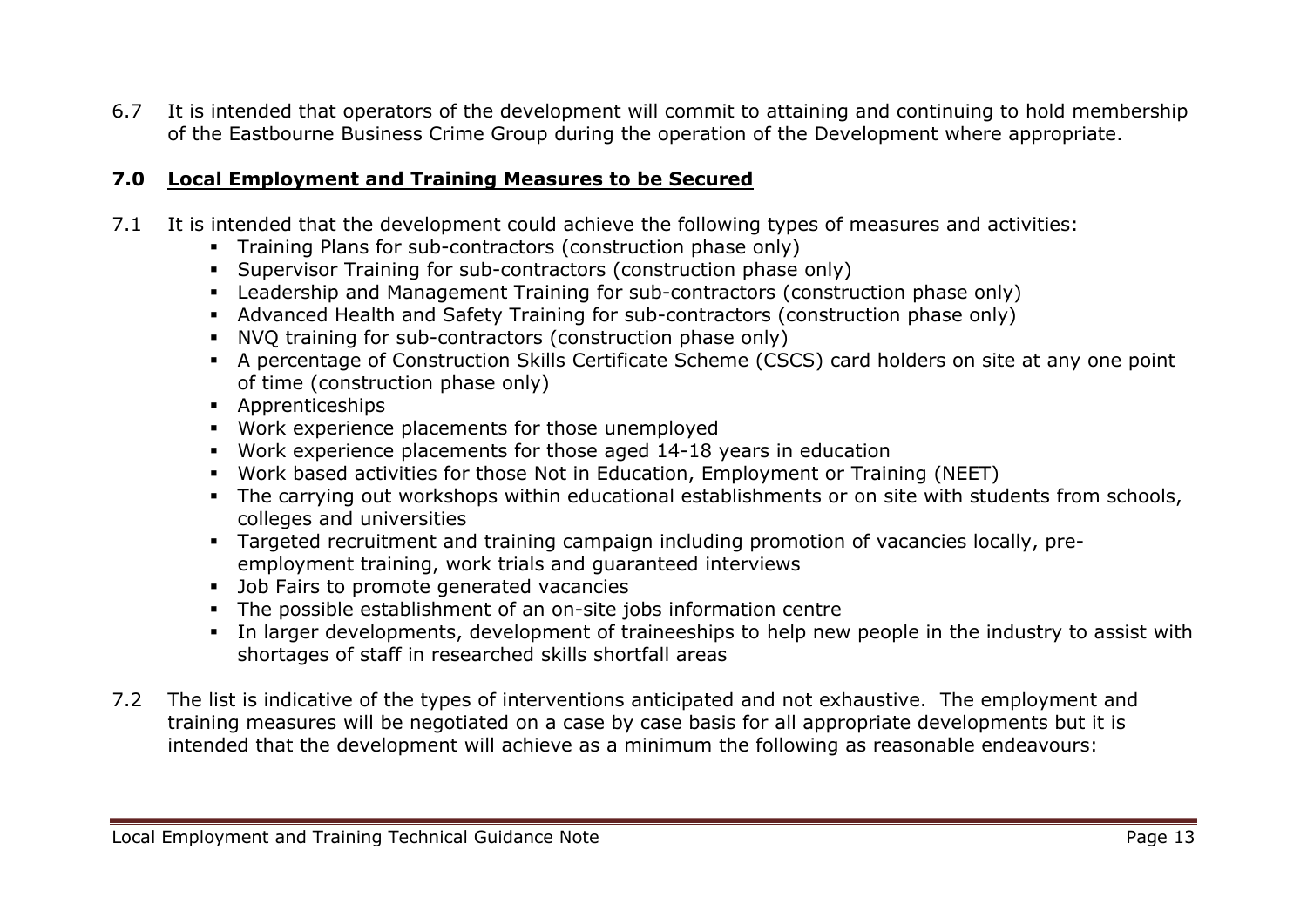- A percentage [25%] of work during the construction phase should be for Small and Medium Enterprises (SMEs)
- All new temporary and permanent vacancies including apprenticeships during the construction phase not identified in the ETP to be reported to the Council in advance of recruitment. The Council and its partners will promote vacancy details to job seekers and are able to match suitable candidates to job specifications for consideration by the developer/contractor and sub-contractor/s.
- One month in advance of tendering, the contractor shall provide a detailed programme and an up-todate schedule of works.
- All sub-contracting and tendering opportunities to be advertised locally to make local businesses aware of the opportunities, timescales and procedures to be adopted in tendering for available work.
- Work with the Council in the development and implementation of an ETP to deliver a recruitment and training campaign linked directly to the construction and operational jobs within the development to prepare the labour market and match suitable candidates to job specifications. To include guaranteed job interviews for those unemployed who have undertaken specific pre-employment training, the target for which is [25%] of the starting workforce and the advertisement of vacancies locally (the Council can advise of local mediums)
	- Targets also for:
		- o Work experience placements for those unemployed
		- o Work experience placements for those aged 14-18 years in education
		- o Apprenticeships
		- o NVQ training for sub-contractors in the construction phase of the development only
- The developer needs to include a written statement in their contracts with the contractor and sub-contractors and inform the operator of the operational phase of the development encouraging them to liaise with the Council's nominated Officer to discuss, agree and implement the arrangements as set out in this Note and the site specific Section 106 Agreement to ensure the successful and consistent application
- 7.3 The Council will use reasonable endeavours to process Section 106 negotiations and agreements. However, it is a complicated legal process and ample time needs to be available to complete the process. To this end, the Council has drawn up standard minimum clauses (Appendix 1) to be used in any draft Section 106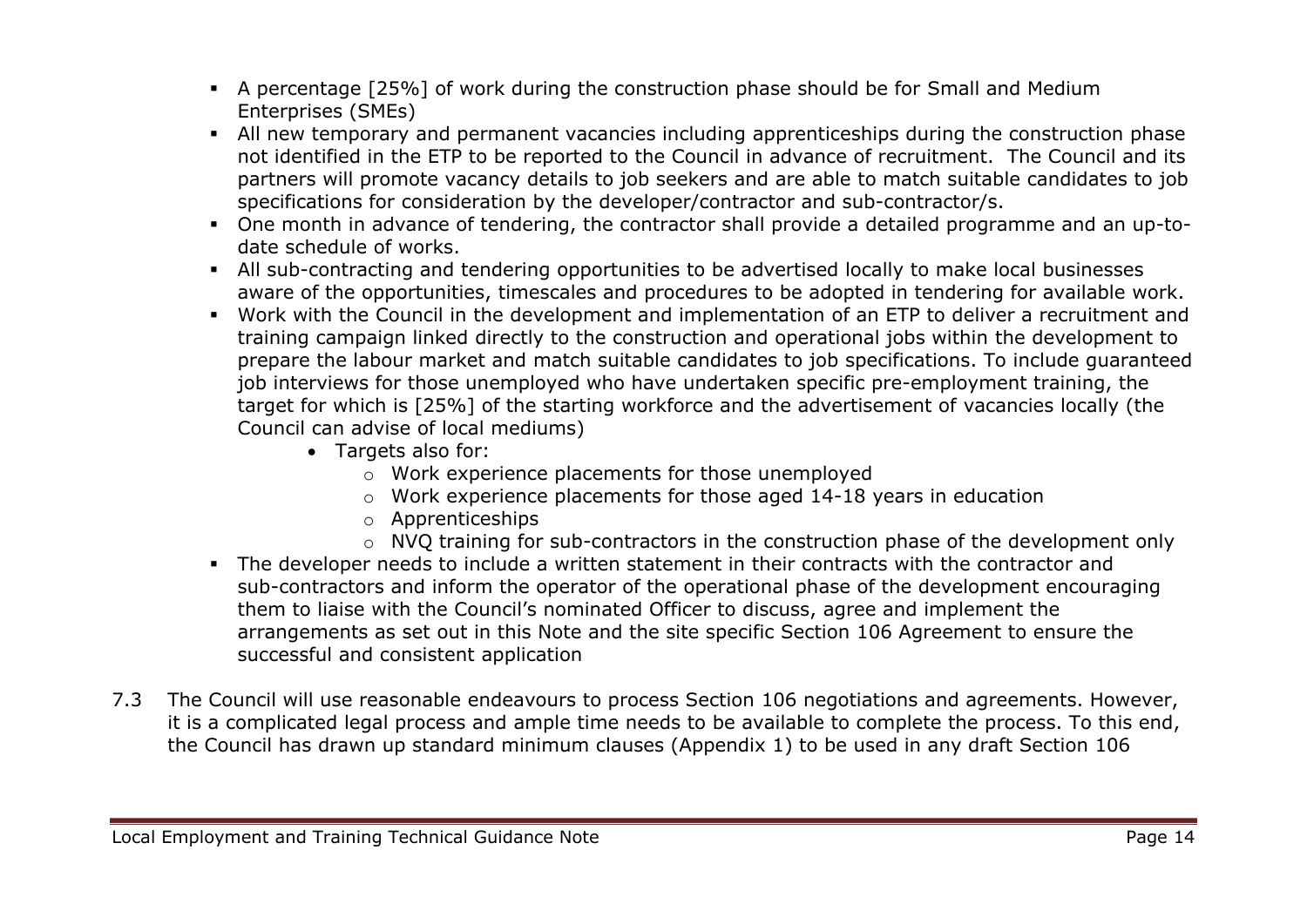Agreement to assist the processing of applications. Developers will need to brief their own legal advisors early in the pre-application process.

- 7.4 Where this is not appropriate financial considerations in lieu will be considered. The Borough Council will have regard to other site constraints and obligations as part of the negotiations.
- 7.5 These activities aim to contribute to one or more of the following priorities for Eastbourne:
	- Increase local employment and levels of economic activity particularly in deprived neighbourhoods
	- Increase the employability of local residents and remove the barriers to participation
	- Maximise the number of new jobs created in the local economy taken up by local residents
	- **Increased job density**
	- Improving the skills base throughout Eastbourne encouraging increased productivity and competitiveness of local businesses

## **8. Mechanism for Securing Local Employment and Training Measures**

8.1 At the pre-planning application stage prospective developers whose development would exceed the thresholds are encouraged to contact the Council to discuss potential local employment and training measures that are appropriate to the size of the proposal. The Council will be able to discuss in more detail the type of employment and training measures that are appropriate. If the planning application is approved the applicant will be required to enter into a Section 106 Agreement with Eastbourne Borough Council to secure the financial contribution, agree the employment and training measures and develop an ETP.

## **Employment and Training Plan (ETP)**

8.2 There are two key areas of employment and training for which Section 106 planning obligations will be sought. The first is the construction phase for all large developments and the second at the operational phase (starting workforce) for all large commercial/employment generating developments. The Section 106 measures will seek to ensure that local people can better access job opportunities arising from developments focusing on helping unemployed people back into work; as well as match motivated and skilled local people to new vacancies.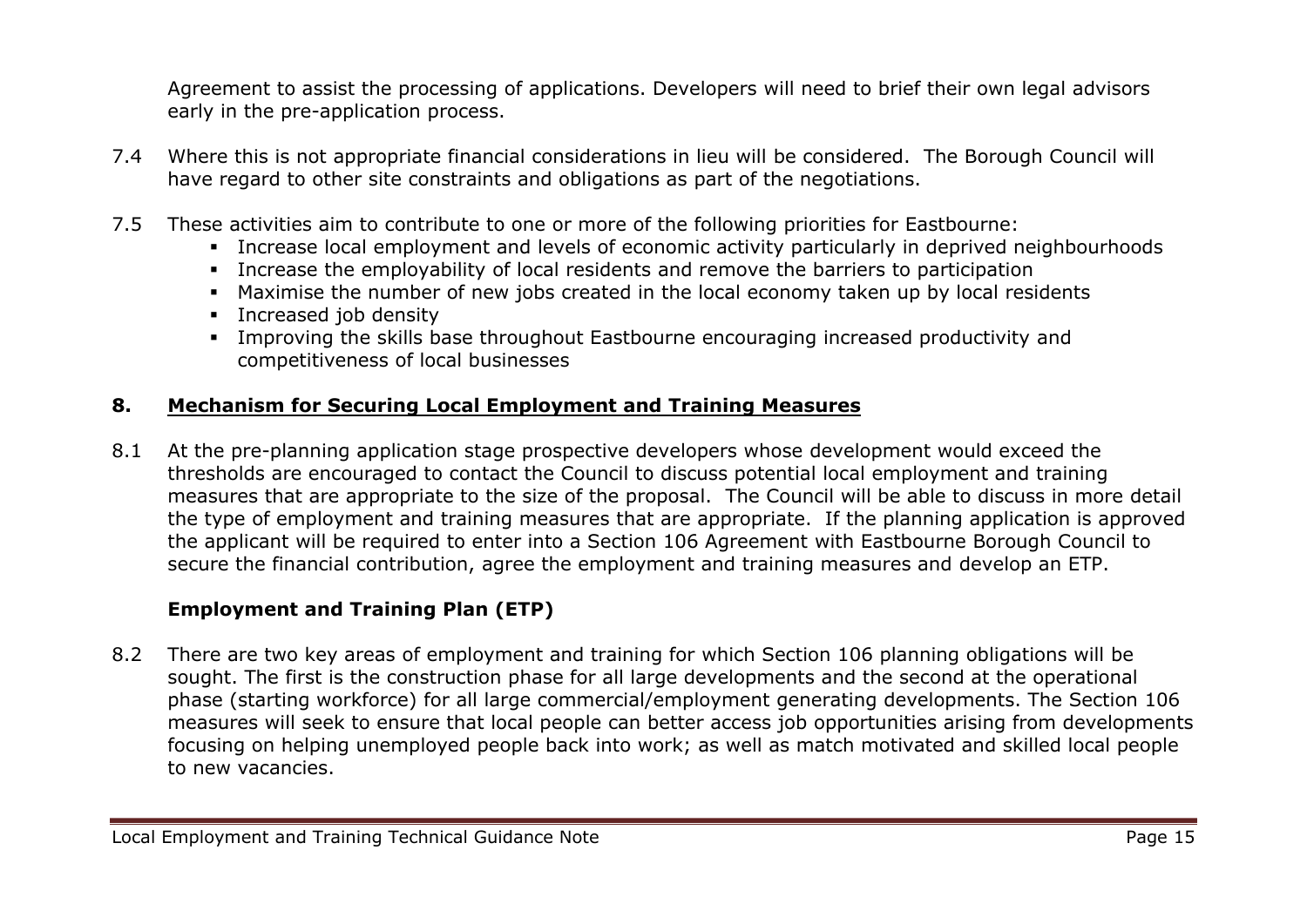- 8.3 For both the construction and operational phases, developers and occupiers will need to be committed to working with the Council to develop site specific ETP. The Section 106 Agreement will contain key employment and training measures and the requirement of the implementation of the approved ETP.
- 8.4 In order to formulate an ETP, completed Pro-forma's for the construction and operational (if relevant phases (Appendix 3 and 4) needs to be submitted by the developer with the planning application. If the operator is unknown at this stage, the operator will need to repeat this process for the starting workforce (Appendix 4) as soon as this information is available. Where there are multiple operators, each will be required to complete a Pro-forma.
- 8.5 Following an initial discussion regarding the content of the Pro-forma between the developer and operator and the Council and their relevant partners, the Council and its partners will respond with a draft ETP for consultation and approval. The ETP will outline a bespoke employment and training plan detailing what relevant measures need to be achieved and how, and what employment support and training will be delivered, by whom and when, in order to meet the employment and training requirements of the developer and operator whilst maximising any government financial incentives available. The ETP will also entail tailored support to prepare local unemployed people for the recruitment of new vacancies. The development cannot commence until this Plan has been approved by the Council.
- 8.6 Following the approval of the ETP by the Council, the developer and operator will implement the approved ETP which will be centrally coordinated by the development funded Officer employed by the Council and ensure that so far as is reasonably practicable the measures are met and regularly monitored. The ETP is valid throughout the supply chain of the construction phase and for all tenants occupied in the operational phase of the development.
- 8.7 The developer needs to include a written statement in their contracts with the contractor and sub-contractors and inform the freeholder or lease holder of the operational phase of the development encouraging them to liaise with the Council's nominated Officer to discuss, agree and implement the arrangements as set out in this Note and the site specific Section 106 Agreement to ensure the successful and consistent application.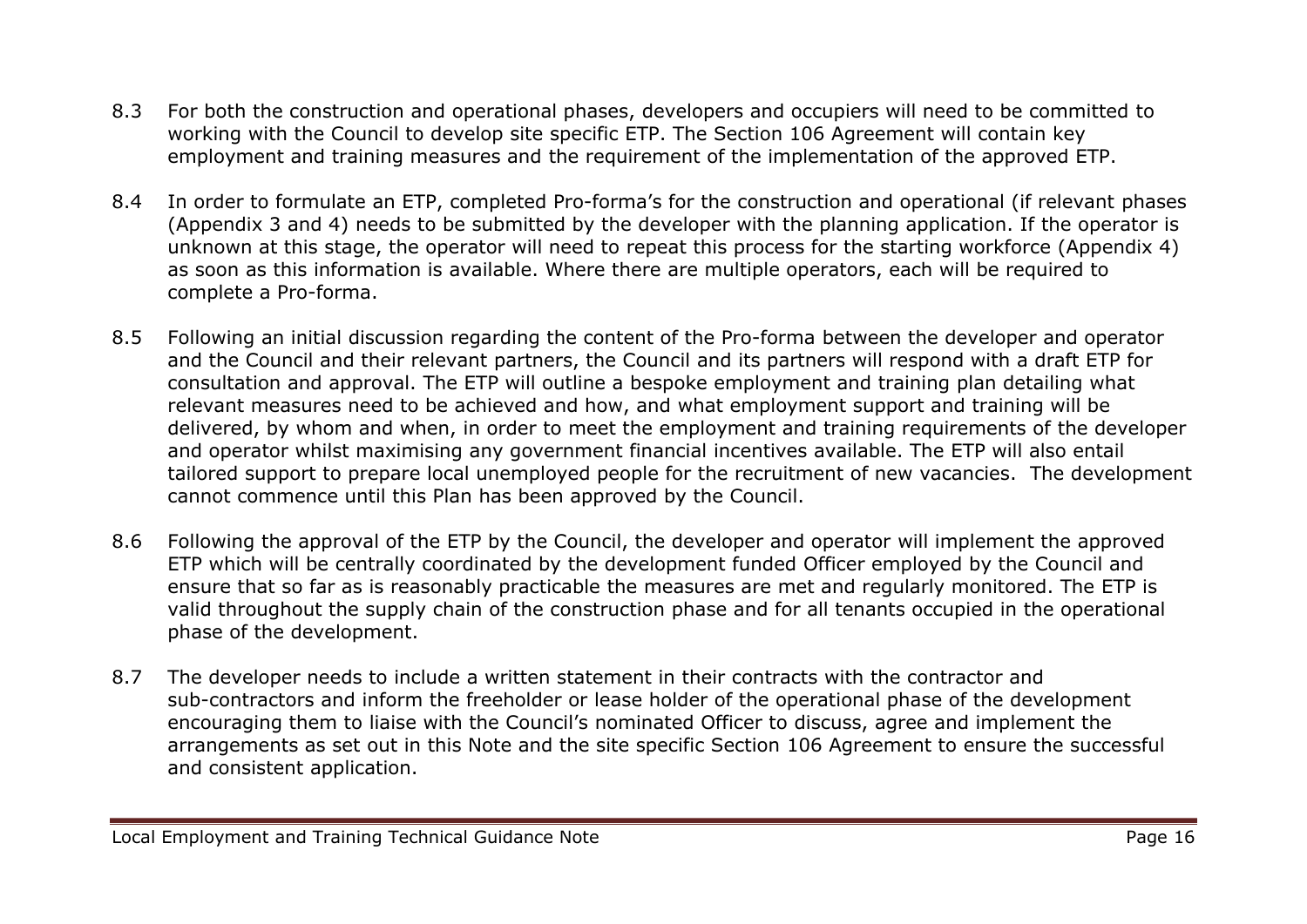- 8.8 The contractor and sub-contractors in the construction phase shall provide to the Council on a monthly basis a Monitoring Form (sample provided see Appendix 5) outlining the achievements against the ETP and Section 106 Agreement measures and provide details of the employment and training activities delivered in that time. The operator shall provide this information once one month after opening (sample provided see Appendix 6).
- 8.9 The developer and operator shall attend a meeting with the Council after the completion of the development or one month after opening to review performance against the ETP and Section 106 Agreement to formulate an evaluation report to consider the scope for improvement on future developments and to maximise promotional activities of the outcomes of the specific development.

#### **Financial Contribution**

- 8.10 A financial contribution will normally be required to:
	- Fund a salaried post at the Council 7.5 hours a week to monitor the ETP and Section 106 measures and to coordinate and deliver the ETP with the Council and its partners
	- Fund a nominal contribution towards employment and training costs
- 8.11 The Council may also seek to negotiate additional contributions if the employment and training requirements identified in the Pro-forma are out of the financial scope of local providers funding arrangements and are greater than the nominal contribution.
- 8.12 One of the following formulas will need to be adopted:

*Construction Developments Only*

(Contribution towards a salaried post 7.5 hours a week at £75 x the length of the development in weeks) +  $(x$  contribution towards employment and training costs calculated at 25%) = financial contribution

Example: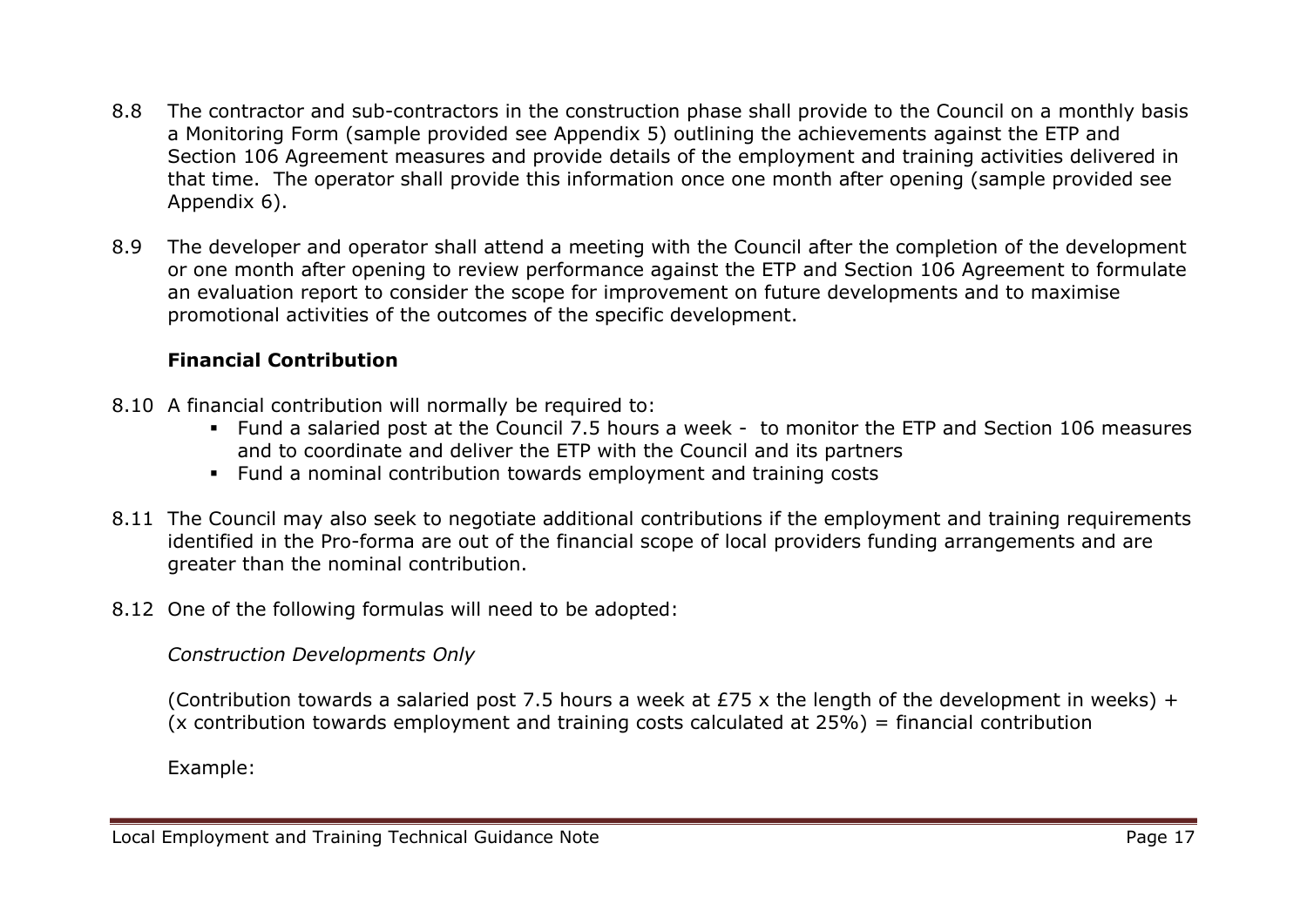If the length of the development is 52 weeks

Contribution towards a salaried post - £75 x 52 = **£3,900** Contribution towards employment and training costs - £3,900 x 25% = **£975** Financial contribution - £3,900 + £975 = **£4,875**

*Construction and Operational Developments*

(Contribution towards a salaried post 7.5 hours a week at £75 x the length of the development plus 4 weeks) + (x contribution towards employment and training costs calculated at  $50\%$ ) = financial contribution

Example:

If the length of the development is 52 weeks

Contribution towards a salaried post - £75 x 56 = **£4,200** Contribution towards employment and training costs - £4,200 x 50% = **£2,100** Financial contribution - £3,900 + £975 = **£6,300**

## **Construction Phase**

- 8.13 One month in advance of tendering, the contractor shall provide a detailed programme and an up-to-date schedule of works. All sub-contracting and tendering opportunities need to be advertised locally to make local businesses aware of the opportunities, timescales and procedures to be adopted in tendering for available work.
- 8.14 The number of apprentices, work experience placements and NVQ training starts and completions agreed and written into the approved ETP and Section 106 Agreement are themselves non-negotiable. Appendix 2 outlines the minimum measures to be achieved. They are based on construction benchmarks from the National Skills Academy for Construction – Client-Based Approach. This defines employment and training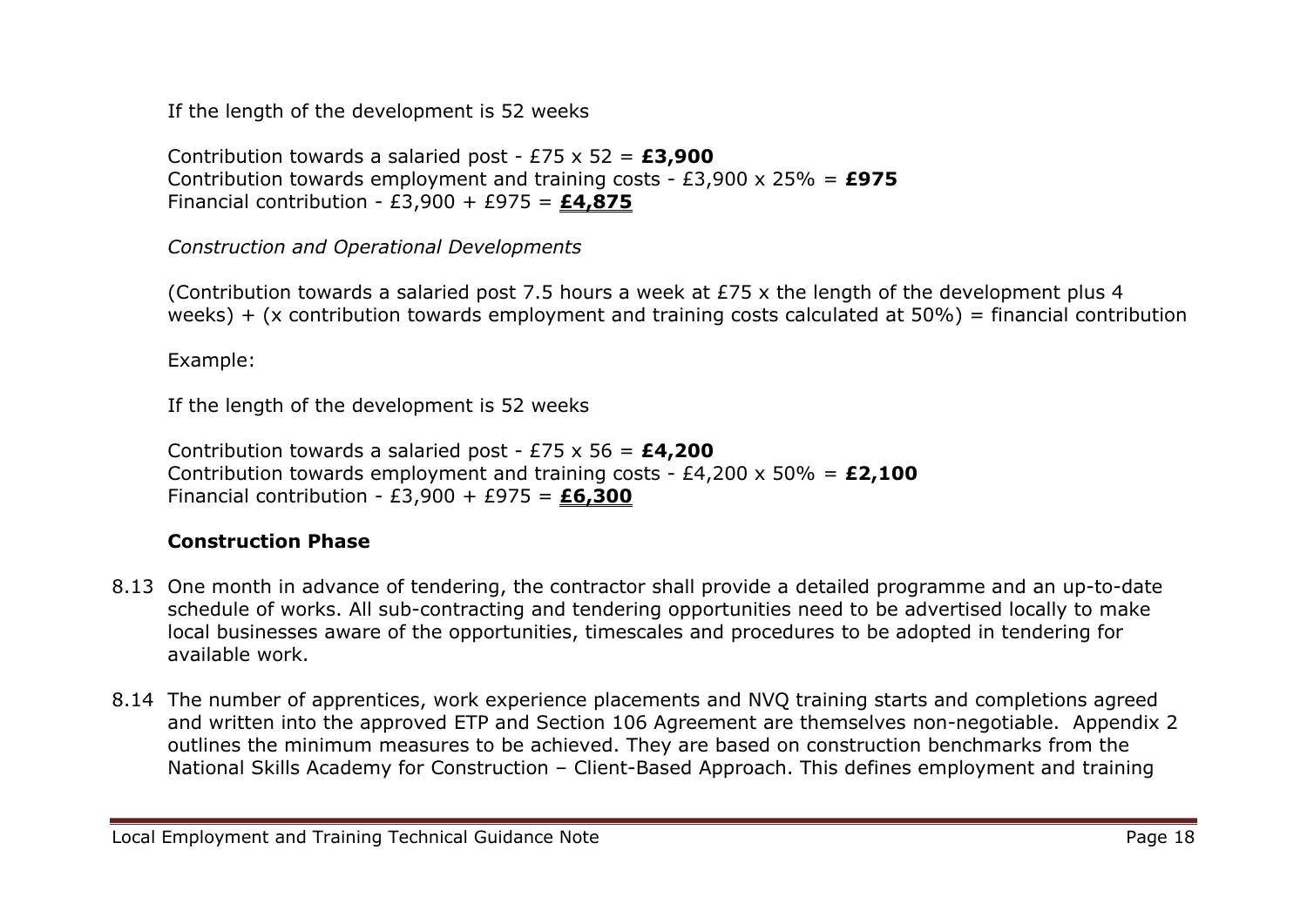based benchmarks for developments based on build cost and type. The benchmarks have been set as a result of experience from the National Skills Academy for Construction projects and an analysis of labour patterns in the industry. The benchmarks have been amended to reflect Eastbourne's local priorities and to simplify the process.

- 8.15 For developments under 52 weeks, the use of the independent Apprenticeship Training Agency *Training and Apprenticeships in Construction (TrAC)* is one option (under constant review by the Council) that could count as an apprenticeship target. For developments expected to last for at least 52 weeks, the Council seeks that a Modern Apprenticeship is facilitated. The developer is responsible for ensuring the relevant number of apprenticeship places are created on site – either directly or through the developers managing agents and their supply chain. The developer is responsible for all associated costs.
- 8.16 The Council encourages the contractor and supply chain to access sector specific training support and grants through CITB-Construction Skills. The Council can broker this support.

#### **Monitoring at Construction Phase**

- 8.17 Provide regular monitoring and information to the Council on:
	- The achievements against the ETP and Section 106 Agreement measures monthly via a Monitoring Form
	- Apprentice's, work experience placements and NVQ starts and completions progress on site including number of weeks engaged on site and skills attained
	- Standards of service, product and delivery arising from local procurement activities
	- A six to eight week basis, via e-mail, phone fax or liaison meeting
	- Any other relevant information as directed by the Council
- 8.18 The Council also wants to identify the economic impact of the development on the local economy. As well as the monitoring and information identified above, the development must provide regular information to the Council on: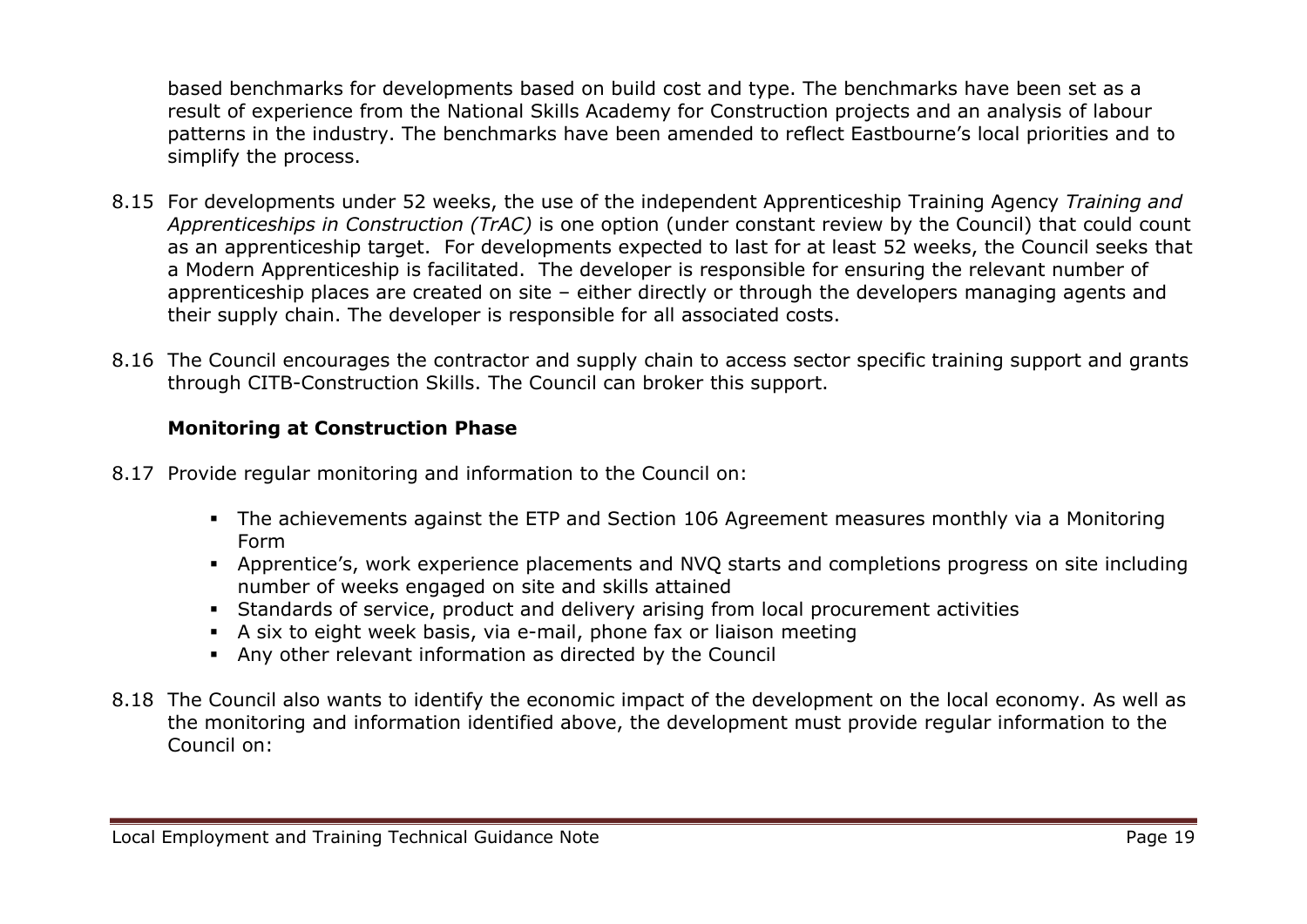- Numbers of local businesses contracted and numbers of local people employed in the construction phase and the starting workforce of the operational phase of the development as key indicators to gauge local success of the Technical Guidance Note
- Where has contractors and sub-contractors been staying overnight and if in local hotel accommodation, for how long?
- How has contractors and sub-contractors been spending their leisure time?
- Has there been any unplanned expenditure e.g. purchase of building materials locally, and at what value?
- What involvement has contractors and sub-contractors had in local community issues/events?

#### **Operational Phase**

- 8.19 The developer is to inform the lease holder of this Technical Guidance Note and the site specific Section 106 Agreement, who needs to complete the Pro-forma (Appendix 4) for submission to the Council as soon as possible after they are aware they are leasing the premises. Occupiers and their personnel departments to then meet with the Council and their selected partners to discuss the Pro-forma to formulate an ETP – a bespoke and targeted recruitment and training campaign to enable local people to acquire the skills needed to gain employment.
- 8.20 The measures will be negotiated on a case by case basis for all appropriate developments and will seek to maximise the outcomes outlined in the section on key activities and measures. The operator is responsible for ensuring the relevant numbers of apprenticeship places are created and is responsible for all associated costs.
- 8.21 The Council will maintain an ongoing relationship with the operator to continue employment and training outcomes of the site for the benefit of the local economy.

#### **Monitoring of Operational Phase**

8.22 Tenants to provide monitoring and information to the Council on: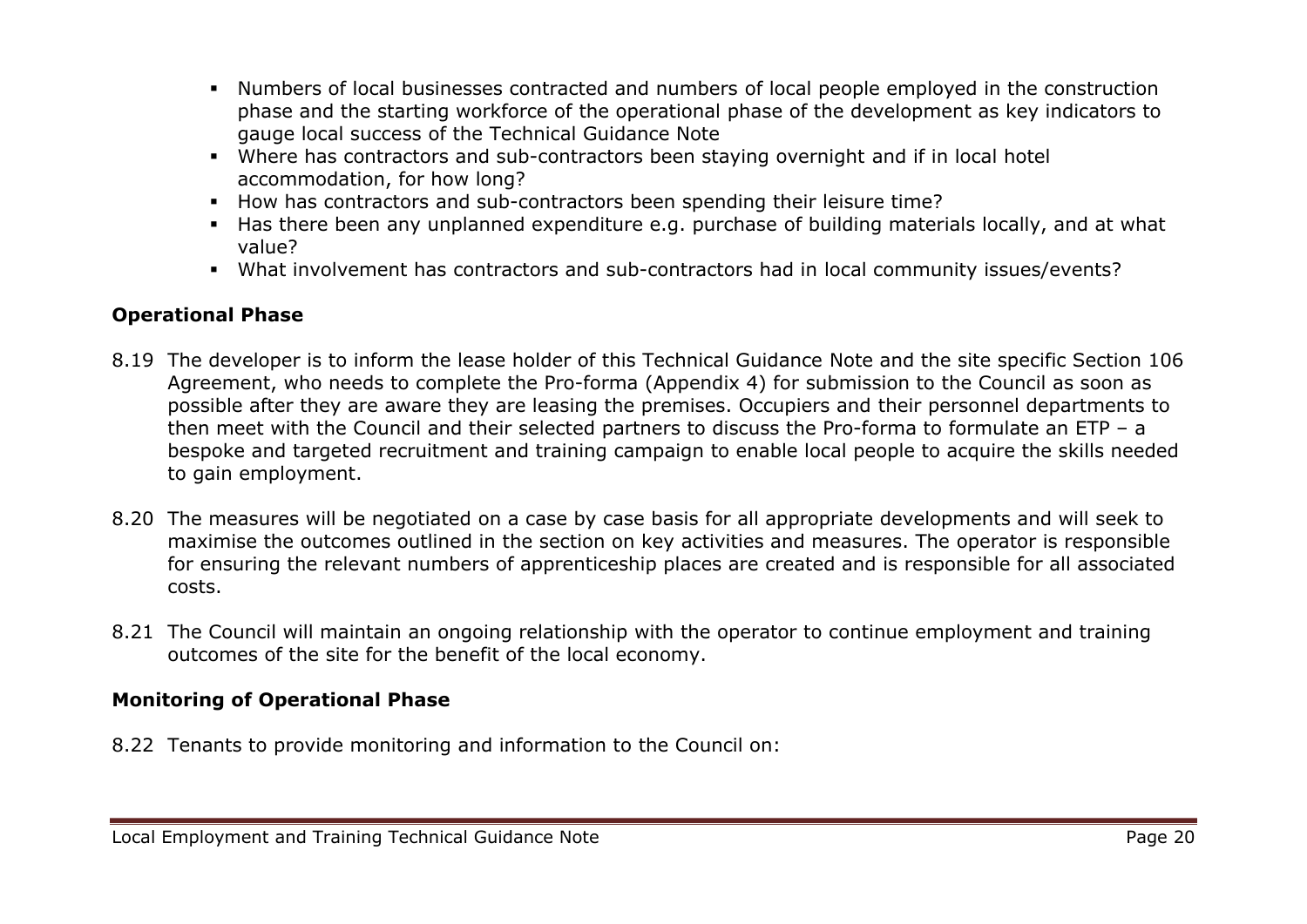- The achievements against the ETP and Section 106 Agreement measures one month after opening via a Monitoring Form
- Apprentice's and work experience placements progress on site including number of weeks engaged on site, and skills attained
- Any other relevant information as directed by the Council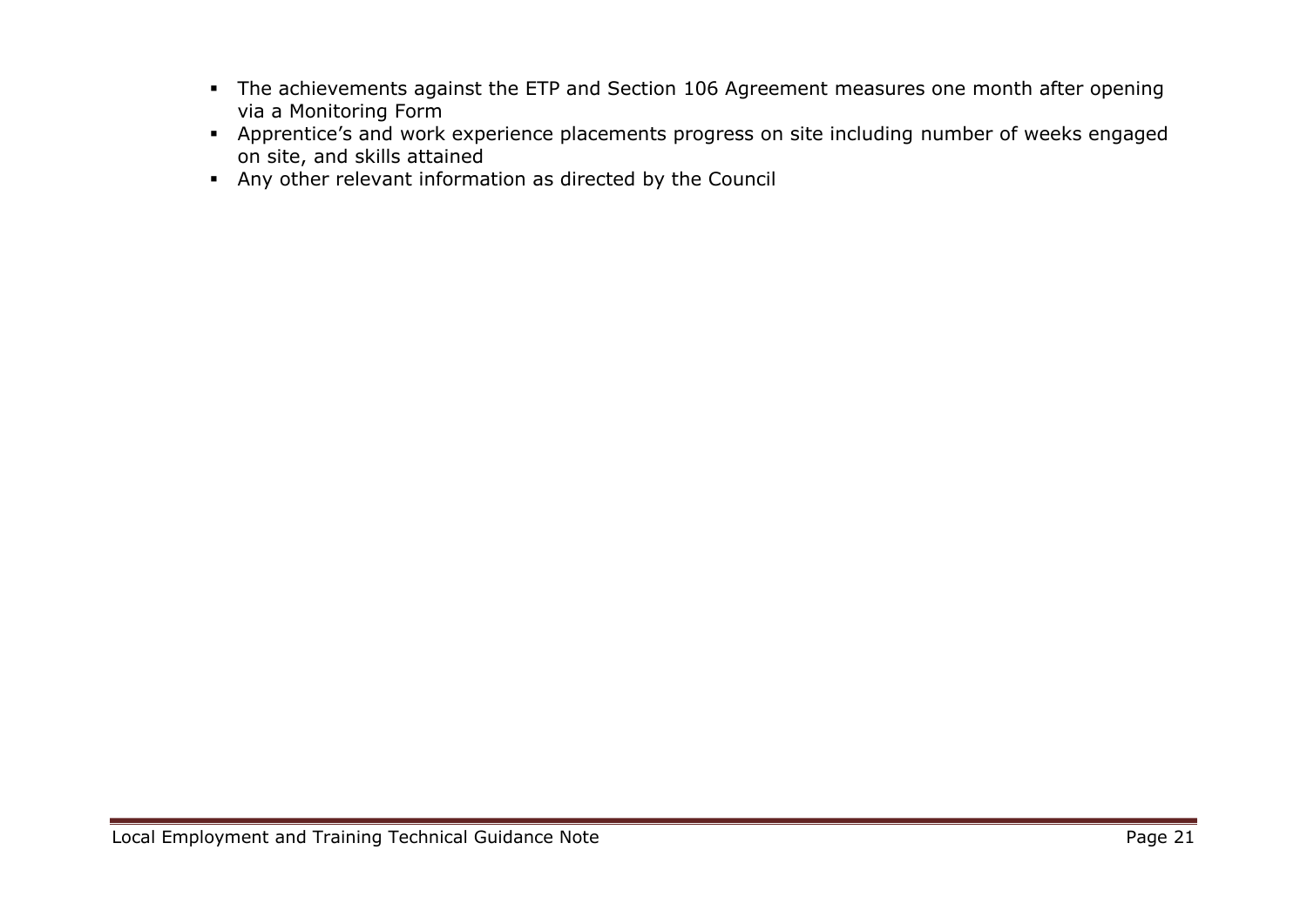#### **Summary of the Process**

8.23 The following process map provides a summary of the stages involved in the determination of a planning application and the key stages in which economic development issues will be discussed and addressed.

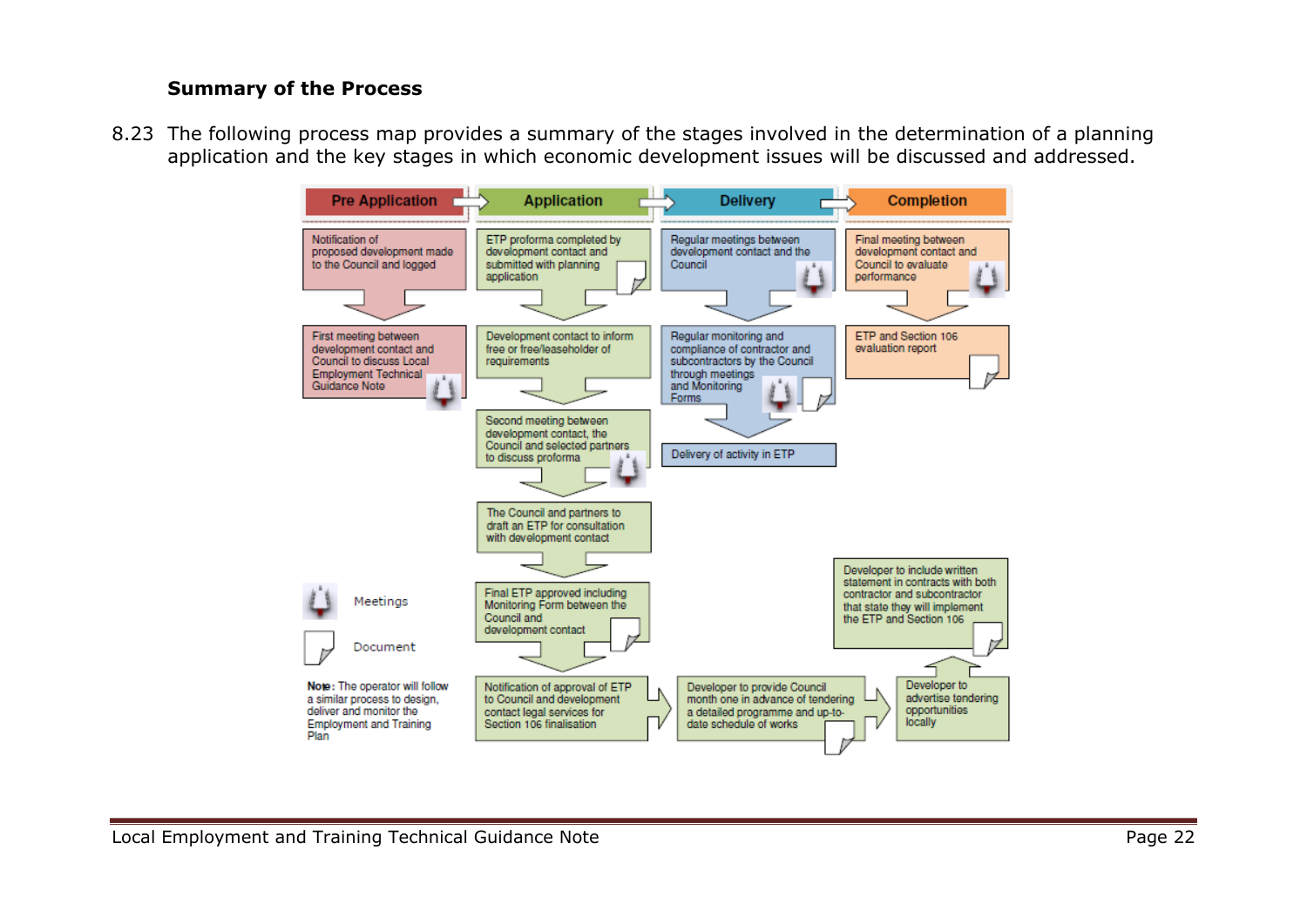## **Appendix 1: Template Section 106 Wording for Local Labour**

## **1. Local Labour**

- 1.1. The Owner shall in connection with the construction and operation of the Development:
	- 1.1.1. Use reasonable endeavours to ensure that:
		- 1.1.1.1. [ %] of the work during the construction phase should be for Small and Medium Sized Enterprises.
		- 1.1.1.2. All new temporary and permanent vacancies including apprenticeships not identified in the Employment and Training Plan to be reported to the Council in advance of recruitment. The Council and its partners will promote vacancy details to local job seekers and are able to match suitable candidates to job specifications for consideration by the developer/contractor and sub-contractor/s.
		- 1.1.1.3. One month in advance of tendering, the contractor shall provide a detailed programme and an up-to-date schedule of works.
		- 1.1.1.4. All sub-contracting and tendering opportunities to be advertised locally to make local businesses aware of the opportunities, timescales and procedures to be adopted in tendering for available work.
	- 1.1.2. Use reasonable endeavours to work with the Council in the development and implementation of an Employment and Training Plan to deliver a recruitment and training campaign linked directly to the construction and operational jobs within the Development to prepare the labour market and match suitable candidates to job specifications. To include: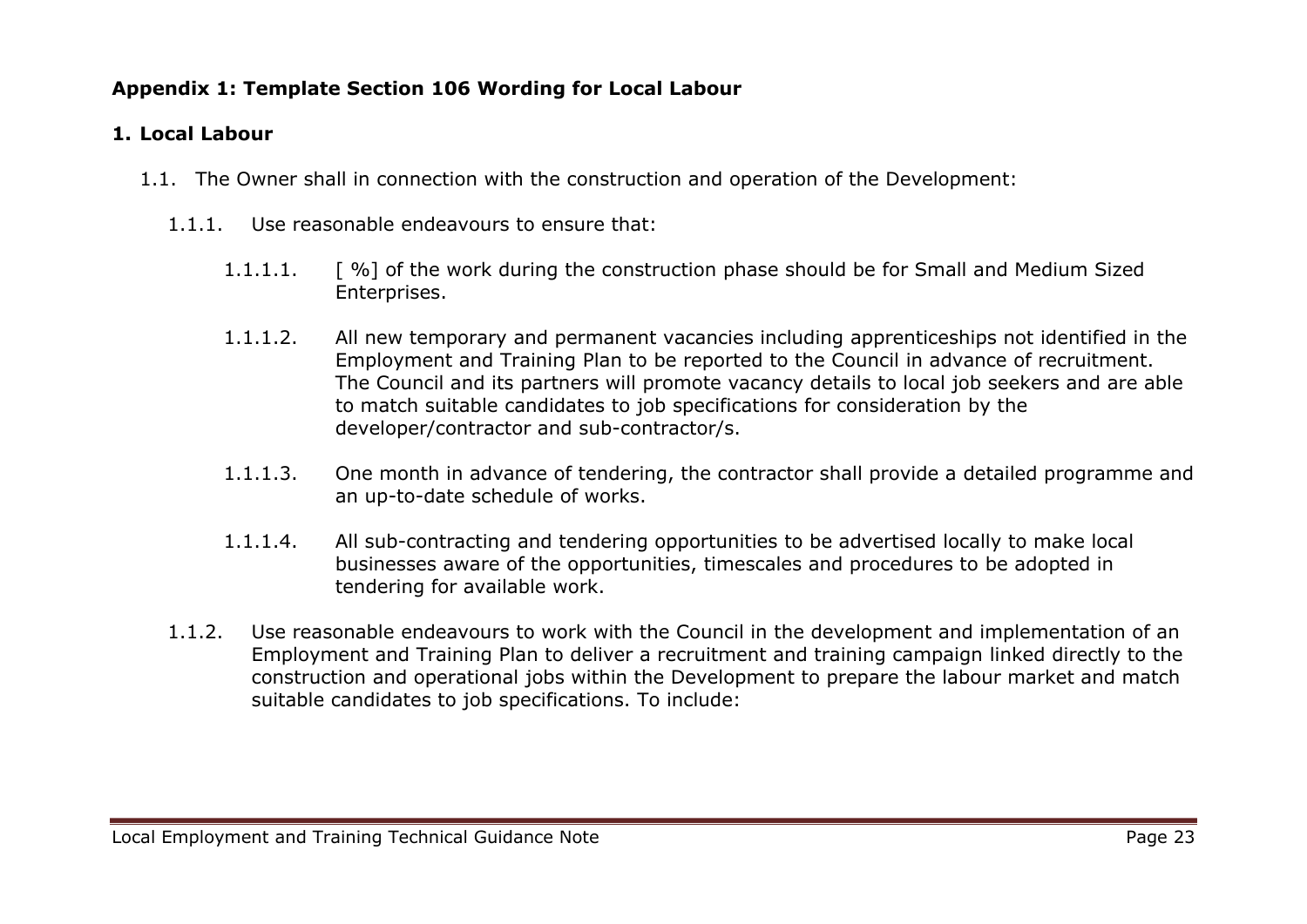- 1.1.2.1. Guaranteed job interviews for those unemployed who have undertaken specific preemployment training related to the development. The target for which is [ %] of the starting workforce.
- 1.1.2.2. All new vacancies to be advertised locally.
- 1.1.2.3. To use reasonable endeavours to recruit [ ] apprentices, provide [ ] work experience placements for those unemployed, [ ] work experienced placements for those aged 14-18 years in education and [ ] NVO training for sub-contractors associated with the construction of the Development.
- 1.1.2.4. To use reasonable endeavours to recruit apprentices and provide work experience placements for those unemployed and work experienced placements for those aged 14-18 years in education associated with the operation of the Development.
- 1.1.3. The Owner shall use reasonable endeavours to provide promptly the monitoring information required.
- 1.1.4. The Owner shall use a issue a written statement to its prospective contractors and sub-contractors at the stage of tendering for work and contracts associated with the construction of the Development stating that any company invited by the Owner shall be given clear written details of the obligation to use all reasonable endeavours to abide by the sites local labour Section 106 obligations and subsequently include a similar term within any contract.
- 1.1.5. The Owner shall issue a written statement to its prospective operator associated with the operation of the Development stating that any company invited by the Owner shall be given clear written details of the obligation to use all reasonable endeavours to abide by the sites local labour Section 106 obligations.
- 1.1.6. The Owner shall make a single Local Labour Obligations Monitoring Fee and Employment and Training Contribution of [ ] towards the costs on or prior to Commencement of Development.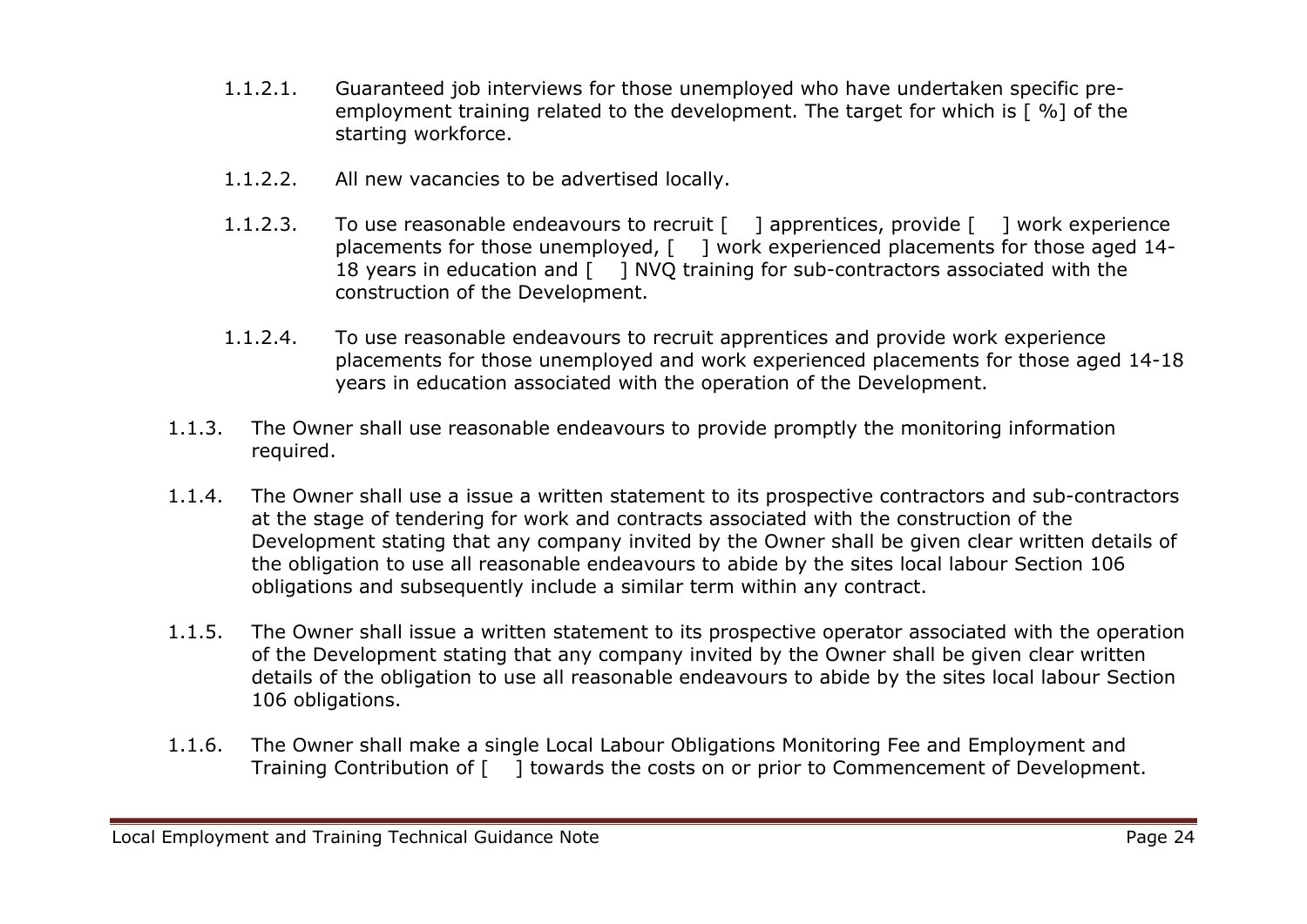- 1.1.7. The Owner shall not Commence the Development until it has paid the Local Labour Obligations Monitoring Fee and Employment and Training Contribution to the Council.
- 1.1.8. The Owner shall procure a commitment from operators of the Development to attain and continue to hold membership of the Eastbourne Business Crime Group during the operation of the Development.
- 1.1.9. The Owner shall provide proof to the Council that operators of the Development have attained membership of the Eastbourne Business Crime Group within 3 (three) months from the Opening Date.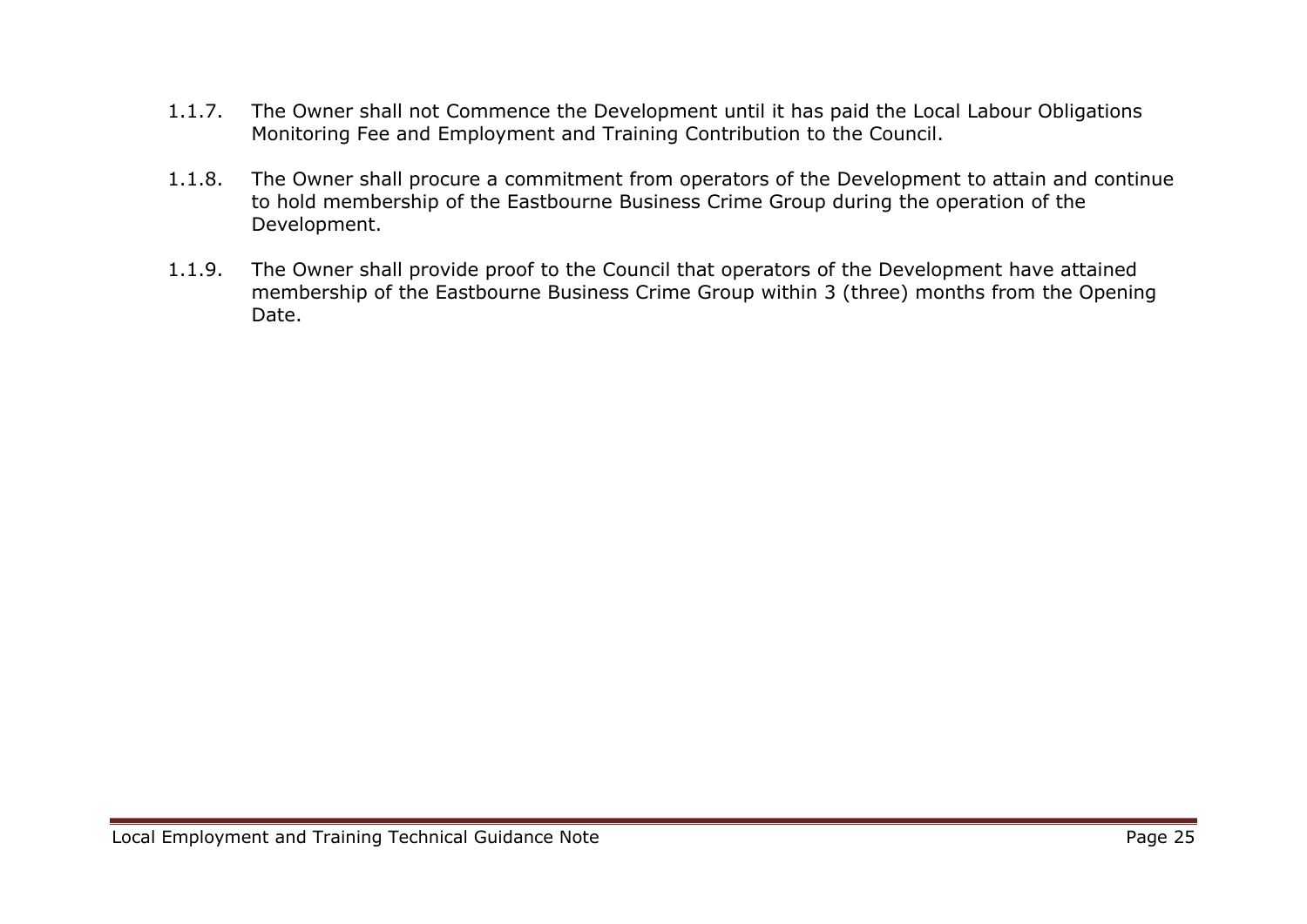#### **Benchmark Standards for Work Experience Placements, Apprenticeships and NVQs at Construction Phase**

| <b>Residential</b>             | Up to          | £500K          | $£1 -$          | £3.5           | $£6 -$          | $£10 -$         | $£15 -$         | $£20 -$         | $£30 -$         | £40-            | £50-            | £60-            | £70-            |
|--------------------------------|----------------|----------------|-----------------|----------------|-----------------|-----------------|-----------------|-----------------|-----------------|-----------------|-----------------|-----------------|-----------------|
|                                | 500K           | $-1m$          | 3.5m            | $-6m$          | 10 <sub>m</sub> | 15m             | 20m             | 30m             | 40 <sub>m</sub> | 50 <sub>m</sub> | 60 <sub>m</sub> | 70 <sub>m</sub> | 80 <sub>m</sub> |
| Work Experience                |                | $\overline{2}$ | 3               | 5              | 7               | 9               | 11              | 13              | 16              | 18              | 19              | 20              | 20              |
| Placement for those            |                |                |                 |                |                 |                 |                 |                 |                 |                 |                 |                 |                 |
| Unemployed - persons           |                |                |                 |                |                 |                 |                 |                 |                 |                 |                 |                 |                 |
| Work Experience                | $\overline{0}$ | $\Omega$       | $\overline{0}$  | $\mathbf{1}$   | $\mathbf{1}$    | $\overline{2}$  | 3               | 3               | $\overline{4}$  | 4               | 4               | 5               | 5               |
| Placement for those            |                |                |                 |                |                 |                 |                 |                 |                 |                 |                 |                 |                 |
| aged 14-18 yrs in              |                |                |                 |                |                 |                 |                 |                 |                 |                 |                 |                 |                 |
| Education - persons            |                |                |                 |                |                 |                 |                 |                 |                 |                 |                 |                 |                 |
| Apprentice Starts -            | $\overline{0}$ | $\overline{0}$ | $\overline{0}$  | $\overline{2}$ | $\overline{4}$  | 6               | $\overline{7}$  | 8               | 9               | 10              | 11              | 12              | 13              |
| persons                        |                |                |                 |                |                 |                 |                 |                 |                 |                 |                 |                 |                 |
| <b>Apprentice Completions</b>  | $\mathbf{0}$   | $\overline{0}$ | $\mathbf{0}$    | $\Omega$       | $\overline{2}$  | 3               | $\overline{4}$  | 5               | 5               | 6               | 6               | 6               | $\overline{7}$  |
| -persons                       |                |                |                 |                |                 |                 |                 |                 |                 |                 |                 |                 |                 |
| <b>Construction Phase Only</b> |                |                |                 |                |                 |                 |                 |                 |                 |                 |                 |                 |                 |
| NVQ Starts for Sub-            | $\mathbf{0}$   | 0              | 1               | $\overline{2}$ | 3               | 6               | 8               | 10              | 13              | 15              | 17              | 19              | 21              |
| contactors - persons           |                |                |                 |                |                 |                 |                 |                 |                 |                 |                 |                 |                 |
| NVQ Completions for            | $\mathbf{0}$   | $\overline{0}$ | $\mathbf{1}$    | $\overline{2}$ | 3               | 5               | 7               | 8               | 11              | 12              | 14              | 16              | 17              |
| Sub-contactors -               |                |                |                 |                |                 |                 |                 |                 |                 |                 |                 |                 |                 |
| persons                        |                |                |                 |                |                 |                 |                 |                 |                 |                 |                 |                 |                 |
|                                |                |                |                 |                |                 |                 |                 |                 |                 |                 |                 |                 |                 |
| <b>Retail, Sports, Leisure</b> | Up to          | £3.5           | $£6 -$          | $£10 -$        | $£15 -$         | $£20 -$         | $£30 -$         | $£40 -$         | $£50 -$         | £60-            | £70-            | £80-            | £90-            |
| and Entertainment              | 3.5m           | $-6m$          | 10 <sub>m</sub> | 15m            | 20m             | 30 <sub>m</sub> | 40 <sub>m</sub> | 50 <sub>m</sub> | 60 <sub>m</sub> | 70 <sub>m</sub> | 80 <sub>m</sub> | 90 <sub>m</sub> | 100m            |
| Work Experience                | $\overline{2}$ | $\overline{3}$ | $\overline{4}$  | 5              | 6               | $\overline{7}$  | 8               | 9               | 10              | 10              | 10              | 11              | 11              |
| Placement for those            |                |                |                 |                |                 |                 |                 |                 |                 |                 |                 |                 |                 |
| Unemployed - persons           |                |                |                 |                |                 |                 |                 |                 |                 |                 |                 |                 |                 |
| <b>Work Experience</b>         | $\overline{0}$ | $\mathbf{1}$   |                 | $\mathbf{1}$   | $\overline{2}$  | $\overline{2}$  | $\overline{2}$  | $\overline{2}$  | $\overline{2}$  | 3               | 3               | 3               | 3               |
| Placement for those            |                |                |                 |                |                 |                 |                 |                 |                 |                 |                 |                 |                 |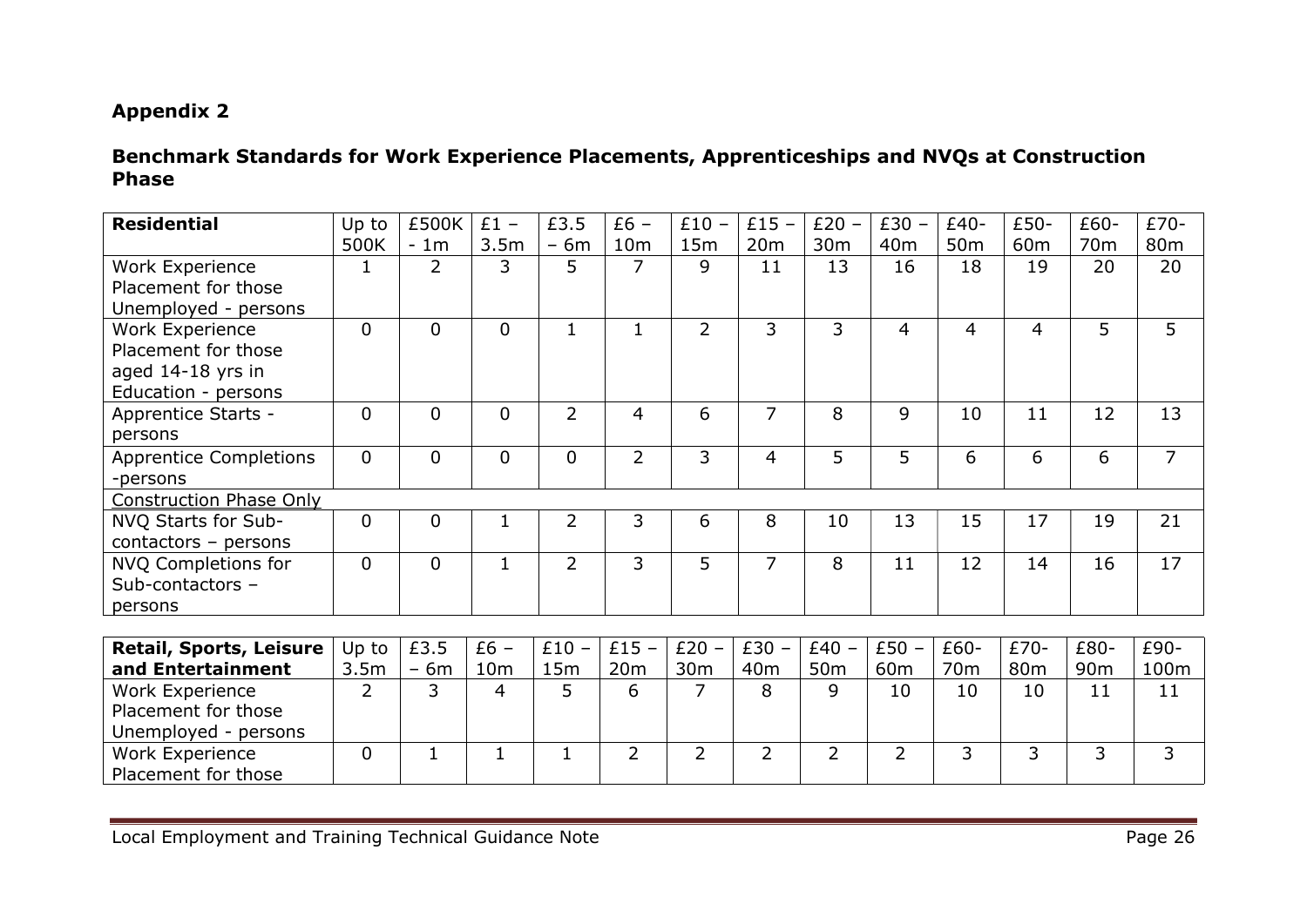| aged 14-18 yrs in              |   |   |   |   |   |   |   |    |    |    |    |    |
|--------------------------------|---|---|---|---|---|---|---|----|----|----|----|----|
| Education - persons            |   |   |   |   |   |   |   |    |    |    |    |    |
| Apprentice Starts -            |   |   | 4 |   |   | b |   |    | 8  | 8  | 9  | 10 |
| persons                        |   |   |   |   |   |   |   |    |    |    |    |    |
| <b>Apprentice Completions</b>  | 0 | 0 |   |   |   |   | ∍ | ∍  | ∍  |    | ົ  |    |
| -persons                       |   |   |   |   |   |   |   |    |    |    |    |    |
| <b>Construction Phase Only</b> |   |   |   |   |   |   |   |    |    |    |    |    |
| NVQ Starts for Sub-            |   |   | 4 |   | 6 | 8 | 9 | 10 | 11 | 13 | 14 | 14 |
| contactors $-$ persons         |   |   |   |   |   |   |   |    |    |    |    |    |
| NVQ Completions for            |   |   | 3 | 4 | 5 |   |   | 8  | 10 | 10 | 11 | 12 |
| Sub-contactors -               |   |   |   |   |   |   |   |    |    |    |    |    |
| persons                        |   |   |   |   |   |   |   |    |    |    |    |    |

| <b>Factories</b>               | Up to          | £3.5           | $£6 -$          | $£10 -$     | $£15 -$ | $£20 -$         | $£30 -$         | $£40 -$         | $£50 -$         | £60-            | £70-            | £80-            | £90-     |
|--------------------------------|----------------|----------------|-----------------|-------------|---------|-----------------|-----------------|-----------------|-----------------|-----------------|-----------------|-----------------|----------|
|                                | 3.5m           | $-6m$          | 10 <sub>m</sub> | 15m         | 20m     | 30 <sub>m</sub> | 40 <sub>m</sub> | 50 <sub>m</sub> | 60 <sub>m</sub> | 70 <sub>m</sub> | 80 <sub>m</sub> | 90 <sub>m</sub> | 100m     |
| Work Experience                | 0              | 1              |                 |             | 2       | 2               | 2               | 3               | 3               | 3               | 3               | 3               | 3        |
| Placement for those            |                |                |                 |             |         |                 |                 |                 |                 |                 |                 |                 |          |
| Unemployed - persons           |                |                |                 |             |         |                 |                 |                 |                 |                 |                 |                 |          |
| Work Experience                | $\overline{0}$ | $\overline{0}$ | $\overline{0}$  | $\mathbf 0$ | 0       | $\overline{0}$  | 0               | 0               | 0               | $\mathbf{0}$    | 0               | $\mathbf 0$     | $\Omega$ |
| Placement for those            |                |                |                 |             |         |                 |                 |                 |                 |                 |                 |                 |          |
| aged 14-18 yrs in              |                |                |                 |             |         |                 |                 |                 |                 |                 |                 |                 |          |
| Education - persons            |                |                |                 |             |         |                 |                 |                 |                 |                 |                 |                 |          |
| <b>Apprentice Starts</b>       | $\overline{0}$ | $\mathbf 1$    |                 | 2           | 2       | $\overline{2}$  | 3               | 3               | 3               | 4               | 4               | 4               | 5        |
| -persons                       |                |                |                 |             |         |                 |                 |                 |                 |                 |                 |                 |          |
| <b>Apprentice Completions</b>  | $\overline{0}$ | $\mathbf 0$    |                 |             |         | $\overline{2}$  | $\overline{2}$  | $\overline{2}$  | $\overline{2}$  | $\overline{2}$  | $\overline{2}$  | 2               |          |
| -persons                       |                |                |                 |             |         |                 |                 |                 |                 |                 |                 |                 |          |
| <b>Construction Phase Only</b> |                |                |                 |             |         |                 |                 |                 |                 |                 |                 |                 |          |
| NVQ Starts for Sub-            |                | 1              | 2               | 3           | 4       | 6               | 7               | 8               | 9               | 10              | 12              | 13              | 13       |
| $contactors - persons$         |                |                |                 |             |         |                 |                 |                 |                 |                 |                 |                 |          |
| NVQ Completions for            |                | 1              | 2               | 3           | 4       | 4               | 6               | 7               | 8               | 9               | 9               | 10              | 11       |
| Sub-contactors -               |                |                |                 |             |         |                 |                 |                 |                 |                 |                 |                 |          |
| persons                        |                |                |                 |             |         |                 |                 |                 |                 |                 |                 |                 |          |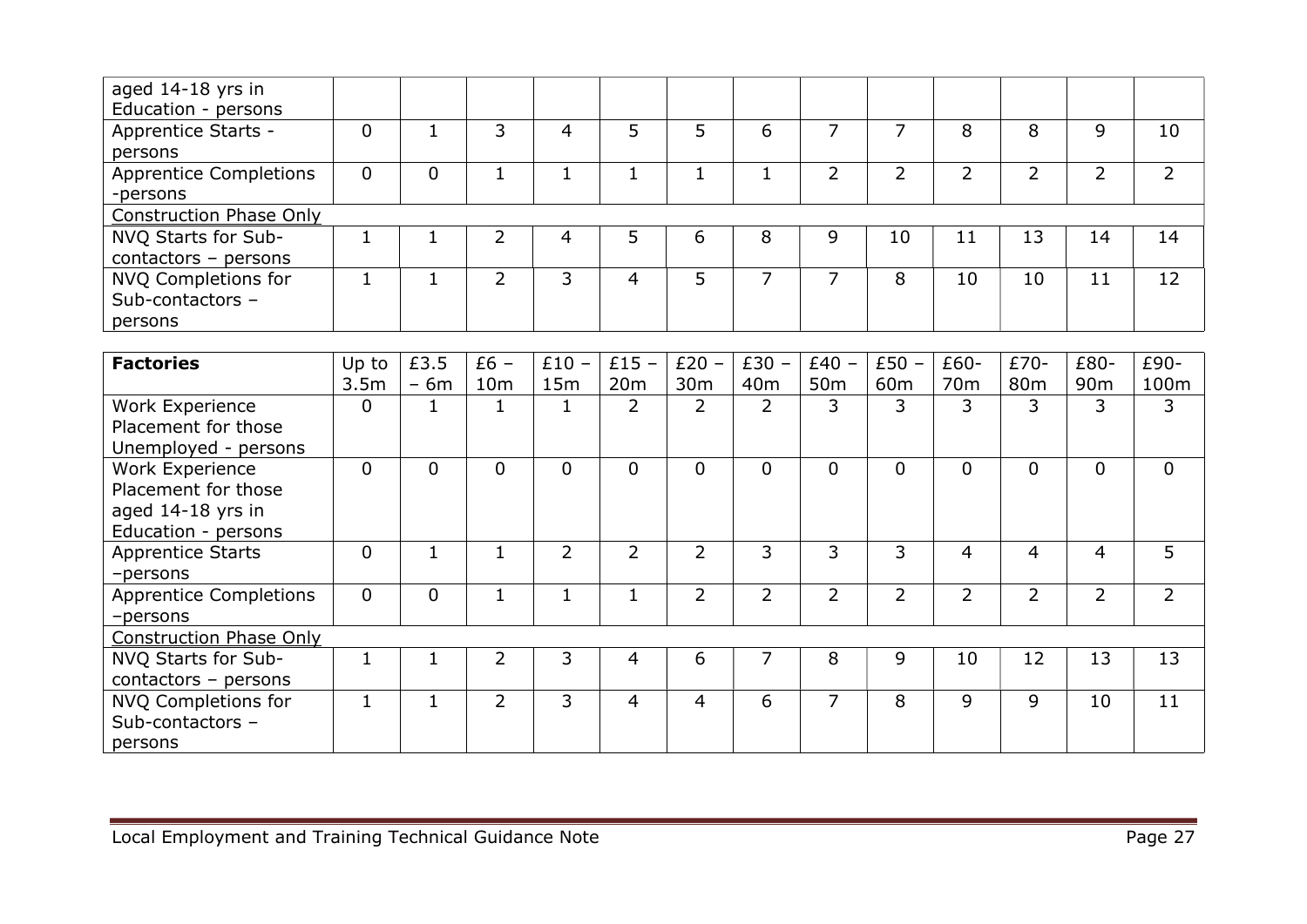| <b>Education</b>               | Up to            | £3.5           | $£6 -$          | $£10 -$        | $£15 -$         | $£20 -$         | $£30 -$         | $E40 -$         | $£50 -$         | £60-            | £70-            | £80-            | £90- |
|--------------------------------|------------------|----------------|-----------------|----------------|-----------------|-----------------|-----------------|-----------------|-----------------|-----------------|-----------------|-----------------|------|
| (Private/Non County            | 3.5 <sub>m</sub> | $-6m$          | 10 <sub>m</sub> | 15m            | 20 <sub>m</sub> | 30 <sub>m</sub> | 40 <sub>m</sub> | 50 <sub>m</sub> | 60 <sub>m</sub> | 70 <sub>m</sub> | 80 <sub>m</sub> | 90 <sub>m</sub> | 100m |
| Council)                       |                  |                |                 |                |                 |                 |                 |                 |                 |                 |                 |                 |      |
| Work Experience                | $\overline{4}$   | 6              | 8               | 11             | 13              | 16              | 19              | 22              | 23              | 24              | 24              | 25              | 25   |
| Placement for those            |                  |                |                 |                |                 |                 |                 |                 |                 |                 |                 |                 |      |
| Unemployed - persons           |                  |                |                 |                |                 |                 |                 |                 |                 |                 |                 |                 |      |
| Work Experience                | $\Omega$         |                |                 | $\overline{2}$ | $\overline{4}$  | $\overline{4}$  | 5               | 5               | 5               | 6               | 6               | 6               | 6    |
| Placement for those            |                  |                |                 |                |                 |                 |                 |                 |                 |                 |                 |                 |      |
| aged 14-18 yrs in              |                  |                |                 |                |                 |                 |                 |                 |                 |                 |                 |                 |      |
| Education - persons            |                  |                |                 |                |                 |                 |                 |                 |                 |                 |                 |                 |      |
| <b>Apprentice Starts</b>       | $\Omega$         | $\overline{2}$ | 3               | 5              | 6               | 6               | 7               | 8               | 9               | 10              | 10              | 11              | 12   |
| -persons                       |                  |                |                 |                |                 |                 |                 |                 |                 |                 |                 |                 |      |
| <b>Apprentice Completions</b>  | 0                | $\overline{0}$ | $\overline{2}$  | 3              | 3               | 4               | 4               | $5\overline{)}$ | 5               | 5               | 6               | 6               | 6    |
| -persons                       |                  |                |                 |                |                 |                 |                 |                 |                 |                 |                 |                 |      |
| <b>Construction Phase Only</b> |                  |                |                 |                |                 |                 |                 |                 |                 |                 |                 |                 |      |
| NVQ Starts for Sub-            |                  | $\overline{2}$ | 3               | 6              | 8               | 10              | 13              | 15              | 17              | 19              | 21              | 23              | 24   |
| $contactors - persons$         |                  |                |                 |                |                 |                 |                 |                 |                 |                 |                 |                 |      |
| <b>NVQ Completions for</b>     |                  | $\overline{2}$ | 3               | 5              | 7               | 8               | 11              | 12              | 14              | 16              | 17              | 19              | 20   |
| Sub-contactors -               |                  |                |                 |                |                 |                 |                 |                 |                 |                 |                 |                 |      |
| persons                        |                  |                |                 |                |                 |                 |                 |                 |                 |                 |                 |                 |      |

| <b>Health</b>                 | Up to | £3.5  | $£6 -$          | $£10 -$ | $£15 -$ | £20<br>$\overline{\phantom{m}}$ | $£30 -$         | $£40 -$         | $£50 -$         | £60-            | £70-            | £80-            | £90- |
|-------------------------------|-------|-------|-----------------|---------|---------|---------------------------------|-----------------|-----------------|-----------------|-----------------|-----------------|-----------------|------|
|                               | 3.5m  | $-6m$ | 10 <sub>m</sub> | 15m     | 20m     | 30 <sub>m</sub>                 | 40 <sub>m</sub> | 50 <sub>m</sub> | 60 <sub>m</sub> | 70 <sub>m</sub> | 80 <sub>m</sub> | 90 <sub>m</sub> | 100m |
| Work Experience               | ∍     | 3     | 4               | 5       |         | 8                               | 10              | 11              | 11              | 12              | 12              | 13              | 13   |
| Placement for those           |       |       |                 |         |         |                                 |                 |                 |                 |                 |                 |                 |      |
| Unemployed - persons          |       |       |                 |         |         |                                 |                 |                 |                 |                 |                 |                 |      |
| Work Experience               | 0     |       |                 |         |         |                                 |                 | 2               |                 |                 |                 | 3               | 3    |
| Placement for those           |       |       |                 |         |         |                                 |                 |                 |                 |                 |                 |                 |      |
| aged 14-18 yrs in             |       |       |                 |         |         |                                 |                 |                 |                 |                 |                 |                 |      |
| Education - persons           |       |       |                 |         |         |                                 |                 |                 |                 |                 |                 |                 |      |
| Apprentice Starts -           | 0     |       |                 | 4       | 4       | 5                               |                 | 6               |                 |                 | 8               | 8               | 9    |
| persons                       |       |       |                 |         |         |                                 |                 |                 |                 |                 |                 |                 |      |
| <b>Apprentice Completions</b> | 0     | 0     |                 |         |         |                                 |                 | フ               | フ               |                 |                 |                 |      |
| -persons                      |       |       |                 |         |         |                                 |                 |                 |                 |                 |                 |                 |      |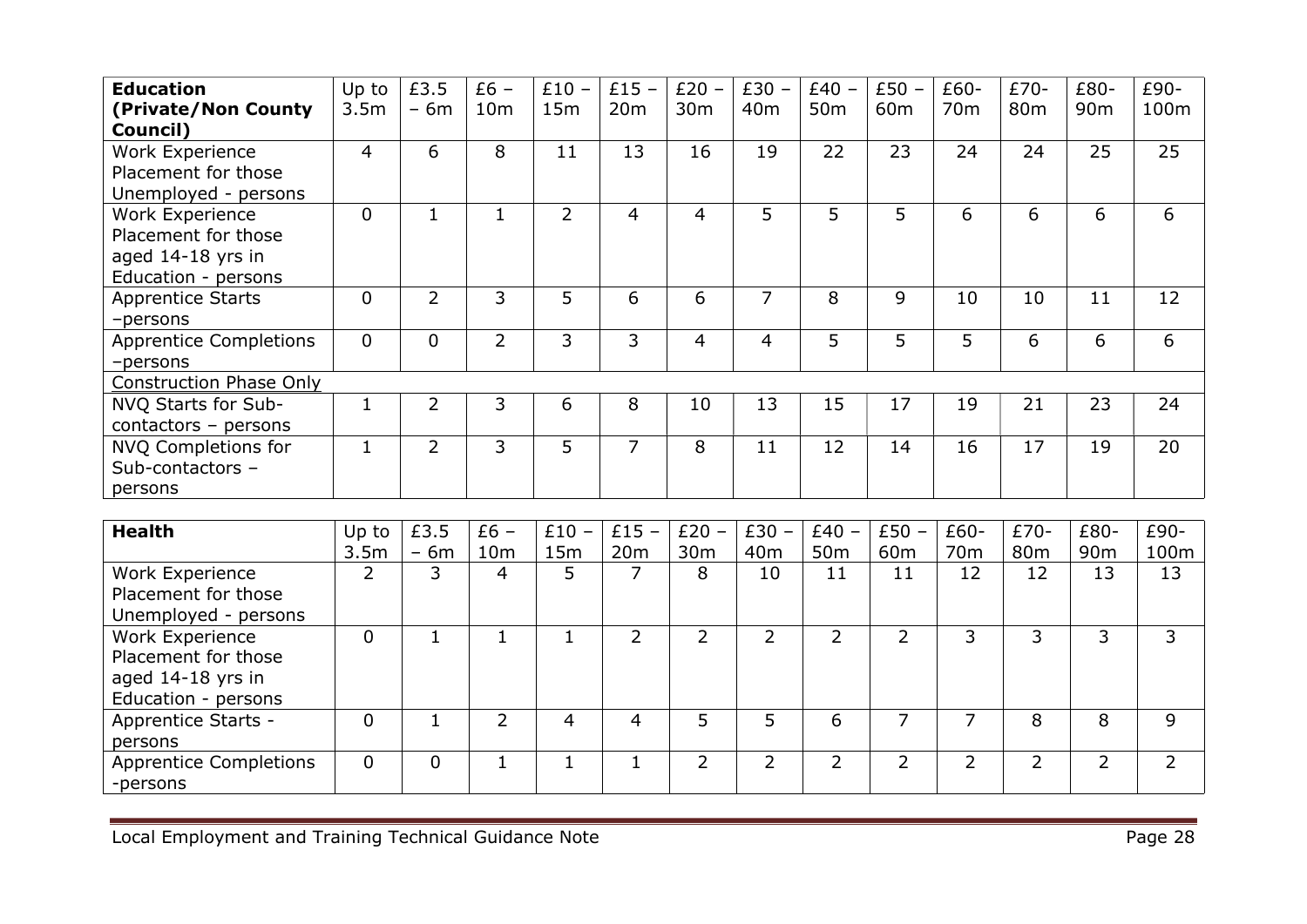| <b>Construction Phase Only</b> |   |  |   |    |    |     |    |    |    |    |
|--------------------------------|---|--|---|----|----|-----|----|----|----|----|
| NVQ Starts for Sub-            | - |  | 8 | 10 | 12 | 14  |    |    | 18 | 19 |
| $contactors - persons$         |   |  |   |    |    |     |    |    |    |    |
| NVQ Completions for            | - |  | O |    | 10 | . . | 13 | 14 | 15 | 16 |
| Sub-contactors -               |   |  |   |    |    |     |    |    |    |    |
| persons                        |   |  |   |    |    |     |    |    |    |    |

| Work Experience<br>Placement for those<br>Unemployed - persons | $\overline{2}$ | 2              | 3            |                |                |                | 50 <sub>m</sub> | 60 <sub>m</sub> | 70 <sub>m</sub> | 80 <sub>m</sub> | 90 <sub>m</sub> | 100m |
|----------------------------------------------------------------|----------------|----------------|--------------|----------------|----------------|----------------|-----------------|-----------------|-----------------|-----------------|-----------------|------|
|                                                                |                |                |              | 3              | 4              | 5              | 5               | 6               | 6               | 6               | 6               | 6    |
|                                                                |                |                |              |                |                |                |                 |                 |                 |                 |                 |      |
| 0<br><b>Work Experience</b><br>Placement for those             | 0              | 0              | $\mathbf{1}$ |                |                | $\overline{2}$ | $\overline{2}$  | $\overline{2}$  | $\overline{2}$  | $\overline{2}$  | $\overline{2}$  | 2    |
| aged 14-18 yrs in<br>Education - persons                       |                |                |              |                |                |                |                 |                 |                 |                 |                 |      |
| 0<br><b>Apprentice Starts</b><br>-persons                      | 1              | $\overline{2}$ | 3            | 3              | 4              | 4              | 5               | 5               | 5               | 6               | 6               | 7    |
| $\overline{0}$<br><b>Apprentice Completions</b><br>-persons    | $\overline{0}$ |                |              | $\overline{2}$ | $\overline{2}$ | 2              | 2               | $\overline{2}$  | 2               | 3               | 3               | 3    |
| <b>Construction Phase Only</b>                                 |                |                |              |                |                |                |                 |                 |                 |                 |                 |      |
| $\mathbf{1}$<br>NVQ Starts for Sub-<br>$contactors - persons$  | 1              | 2              | 4            | 5              | 6              | 8              | 9               | 10              | 11              | 13              | 14              | 14   |
| NVQ Completions for<br>Sub-contactors -<br>persons             | 1              | $\mathcal{P}$  | 3            | 4              | 5              | 7              | 7               | 8               | 10              | 10              | 11              | 12   |

| <b>Refurbishment/Decent</b> | Up to            | £3.5                                       | $£6 -$          | $£10-$ | £15 | £20             | $£30 -$         | $£40 -$         | $£50 -$         | £60-            | £70-            | £80-            | £90- |
|-----------------------------|------------------|--------------------------------------------|-----------------|--------|-----|-----------------|-----------------|-----------------|-----------------|-----------------|-----------------|-----------------|------|
| <b>Homes</b>                | 3.5 <sub>m</sub> | 6 <sub>m</sub><br>$\overline{\phantom{0}}$ | 10 <sub>m</sub> | L5m    | 20m | 30 <sub>m</sub> | 40 <sub>m</sub> | 50 <sub>m</sub> | 60 <sub>m</sub> | 70 <sub>m</sub> | 80 <sub>m</sub> | 90 <sub>m</sub> | 100m |
| <b>Work Experience</b>      | ←                |                                            |                 |        | 8   |                 | 11              | 13              | 13              | 14              | 14              | 15              | 15   |
| Placement for those         |                  |                                            |                 |        |     |                 |                 |                 |                 |                 |                 |                 |      |
| Unemployed - persons        |                  |                                            |                 |        |     |                 |                 |                 |                 |                 |                 |                 |      |
| Work Experience             |                  |                                            |                 |        |     |                 |                 |                 |                 |                 |                 |                 |      |
| Placement for those aged    |                  |                                            |                 |        |     |                 |                 |                 |                 |                 |                 |                 |      |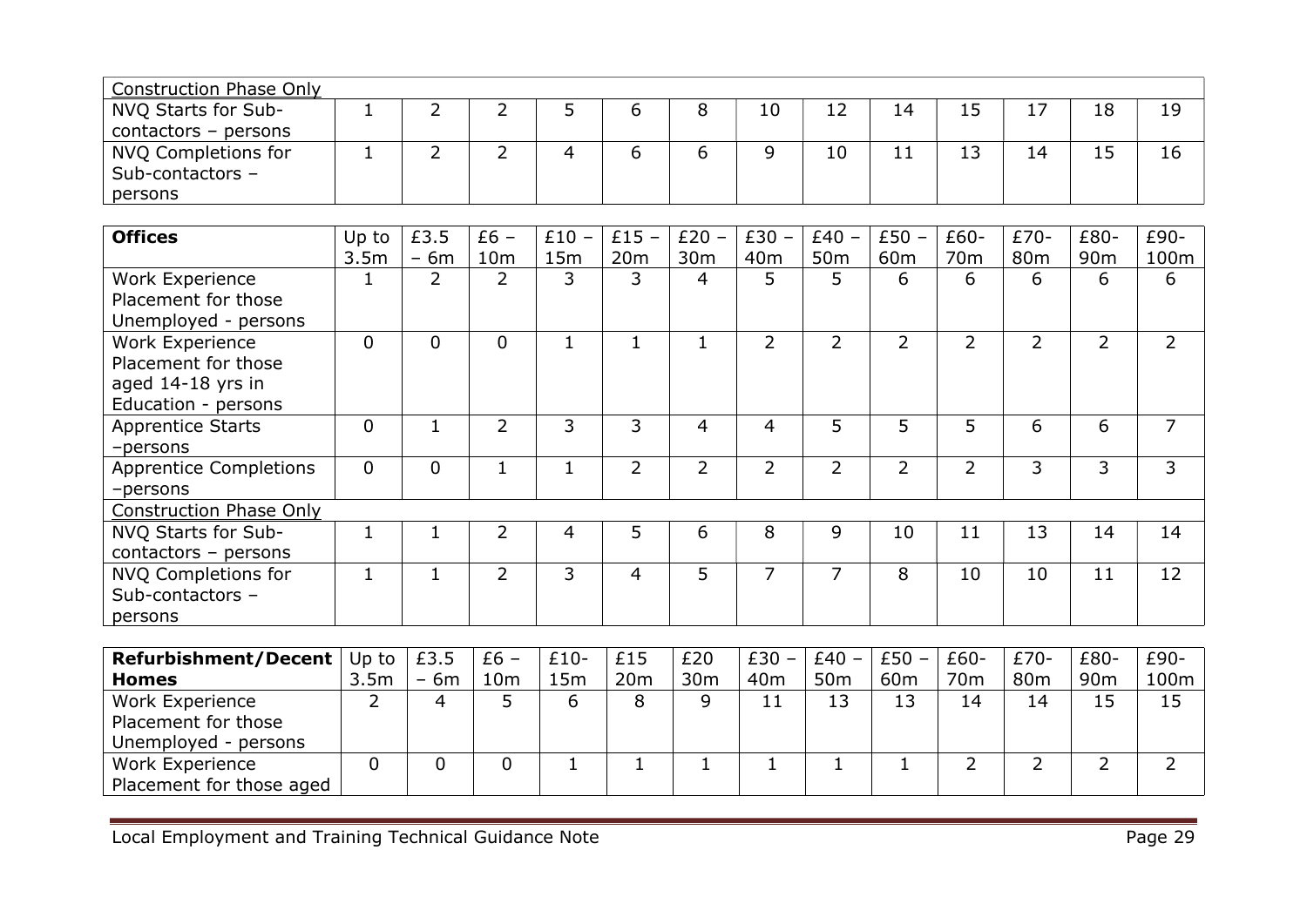| 14-18 yrs in Education -       |                |   |   |          |   |    |    |    |    |    |    |
|--------------------------------|----------------|---|---|----------|---|----|----|----|----|----|----|
| persons                        |                |   |   |          |   |    |    |    |    |    |    |
| <b>Apprentice Starts</b>       |                | っ |   | $\sigma$ | 6 |    | 8  | 8  | 9  | 10 | 11 |
| $-p$ ersons                    |                |   |   |          |   |    |    |    |    |    |    |
| <b>Apprentice Completions</b>  | $\overline{0}$ |   | 3 |          | 4 | 4  | 4  |    |    |    |    |
| $-p$ ersons                    |                |   |   |          |   |    |    |    |    |    |    |
| <b>Construction Phase Only</b> |                |   |   |          |   |    |    |    |    |    |    |
| NVQ Starts for Sub-            |                |   | 6 |          | g | 11 | 12 | 13 | 15 | 16 | 17 |
| $contactors - persons$         |                |   |   |          |   |    |    |    |    |    |    |
| NVQ Completions for            |                |   | 5 | 6        | 8 | 8  | 10 | 11 | 12 | 13 | 14 |
| Sub-contactors - persons       |                |   |   |          |   |    |    |    |    |    |    |

**Notes:** The numbers in the tables refer to total amount of work experience placements and apprenticeships in each category expected by value of development. For projects in excess of the development costs listed above, targets need to be negotiated with the Council.

**Source:** Client-Based Approach to developing and Implementing an Employment and Skills Strategy on construction projects through on-site training (May 2012)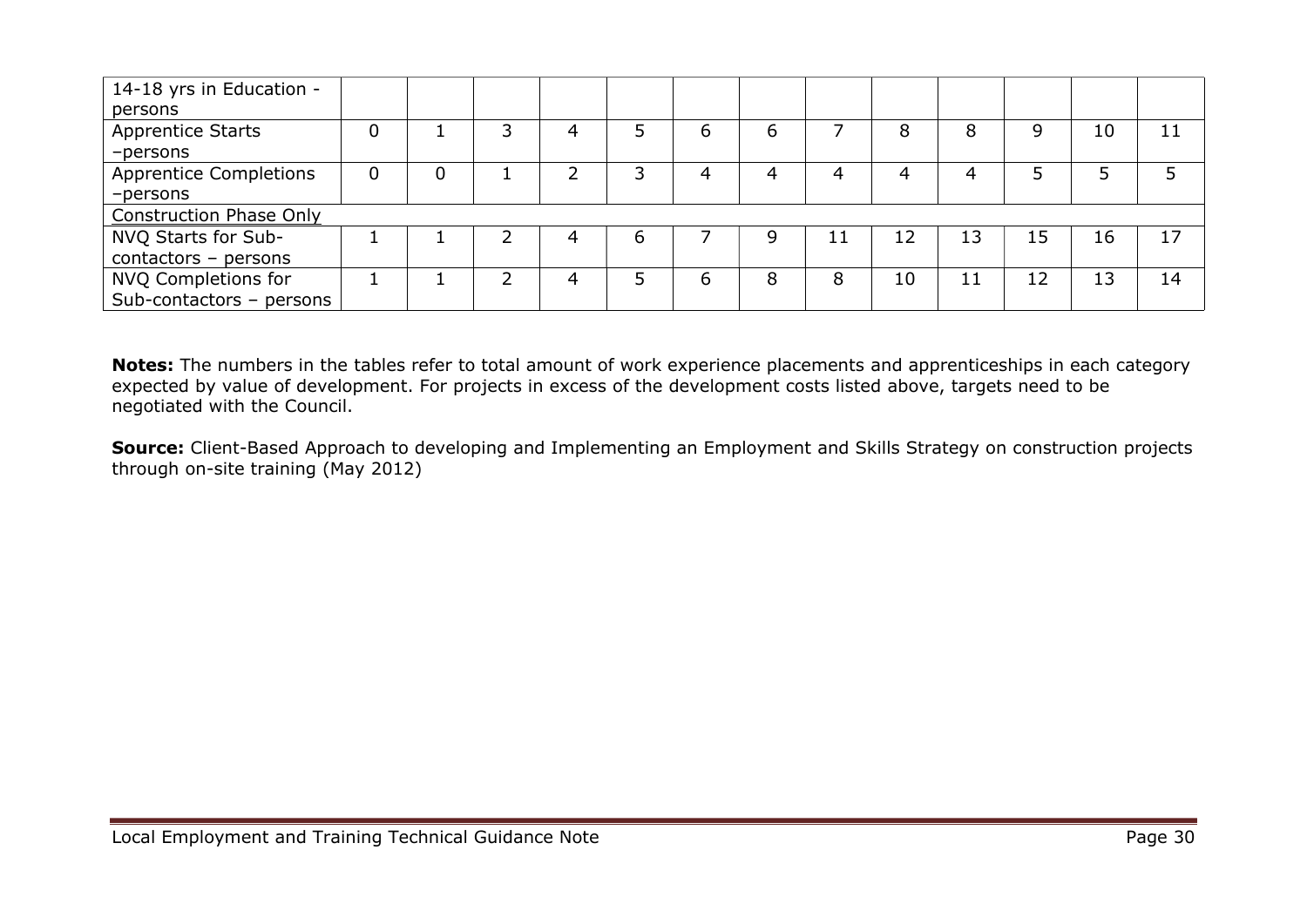## **Pro-forma for Construction Phase**

| <b>Date</b>                    |  |
|--------------------------------|--|
| <b>Author</b>                  |  |
| <b>Site name</b>               |  |
| <b>Developer</b>               |  |
| <b>Main contractor</b>         |  |
| End user operator/s            |  |
| <b>Estimated build value</b>   |  |
| <b>Planned start date</b>      |  |
| <b>Planned completion date</b> |  |

| <b>Number of apprentices</b><br>(starts and completions)                                  |  |
|-------------------------------------------------------------------------------------------|--|
| <b>Number of TrAC apprentices</b>                                                         |  |
| <b>Number of work experience</b><br>placements for those<br>unemployed                    |  |
| <b>Number of work experience</b><br>placements for those aged<br>14-18 years in education |  |
| <b>Number of NVQ starts for</b><br><b>Sub-contactors (starts and</b><br>completions)      |  |
| <b>Additional labour market</b><br>measures                                               |  |
| <b>Anticipated new vacancies</b>                                                          |  |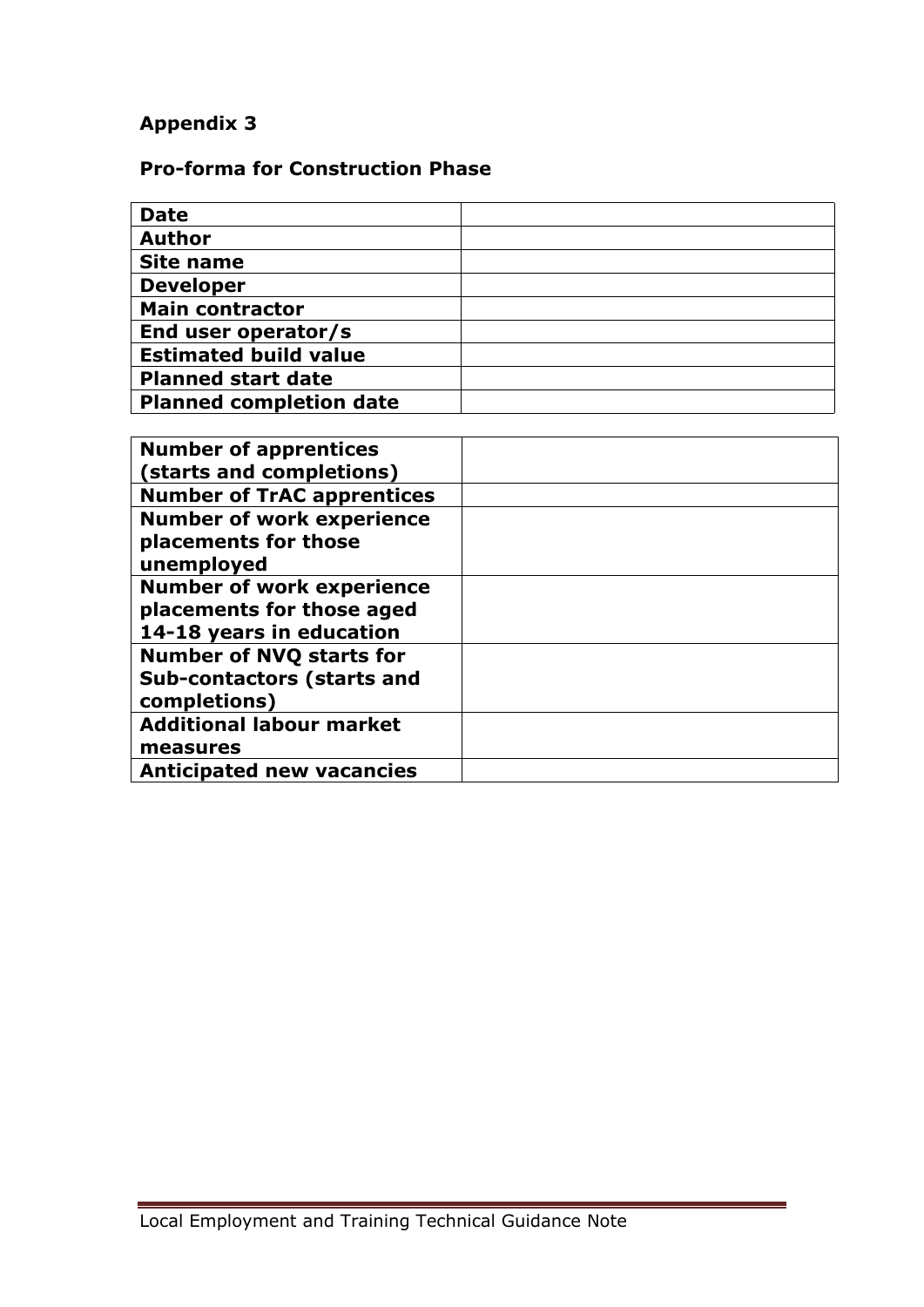## **Pro-forma for Operational Phase**

| <b>Date</b>                 |  |
|-----------------------------|--|
| <b>Author</b>               |  |
| <b>Site name</b>            |  |
| End user operator           |  |
| <b>Planned opening date</b> |  |

| <b>Number of apprentices</b>     |  |
|----------------------------------|--|
| <b>Number of work experience</b> |  |
| placements for those             |  |
| unemployed                       |  |
| <b>Number of work experience</b> |  |
| placements for those aged        |  |
| 14-18 years in education         |  |
| <b>Additional labour market</b>  |  |
| measures                         |  |

## **Breakdown Number of Jobs**

| <b>Number of</b><br>jobs (e.g. 2) | <b>Type of Roles</b><br>(e.g. Retail<br>Assistants) | Hours (e.g. $11$<br>hours per<br>week) | Skills,<br>Qualifications<br>and Qualities<br>Seeking (e.g.<br>right attitude) |
|-----------------------------------|-----------------------------------------------------|----------------------------------------|--------------------------------------------------------------------------------|
|                                   |                                                     |                                        |                                                                                |

| <b>Outline your own companies</b><br>recruitment process and pre- |  |
|-------------------------------------------------------------------|--|
| employment training if<br>applicable                              |  |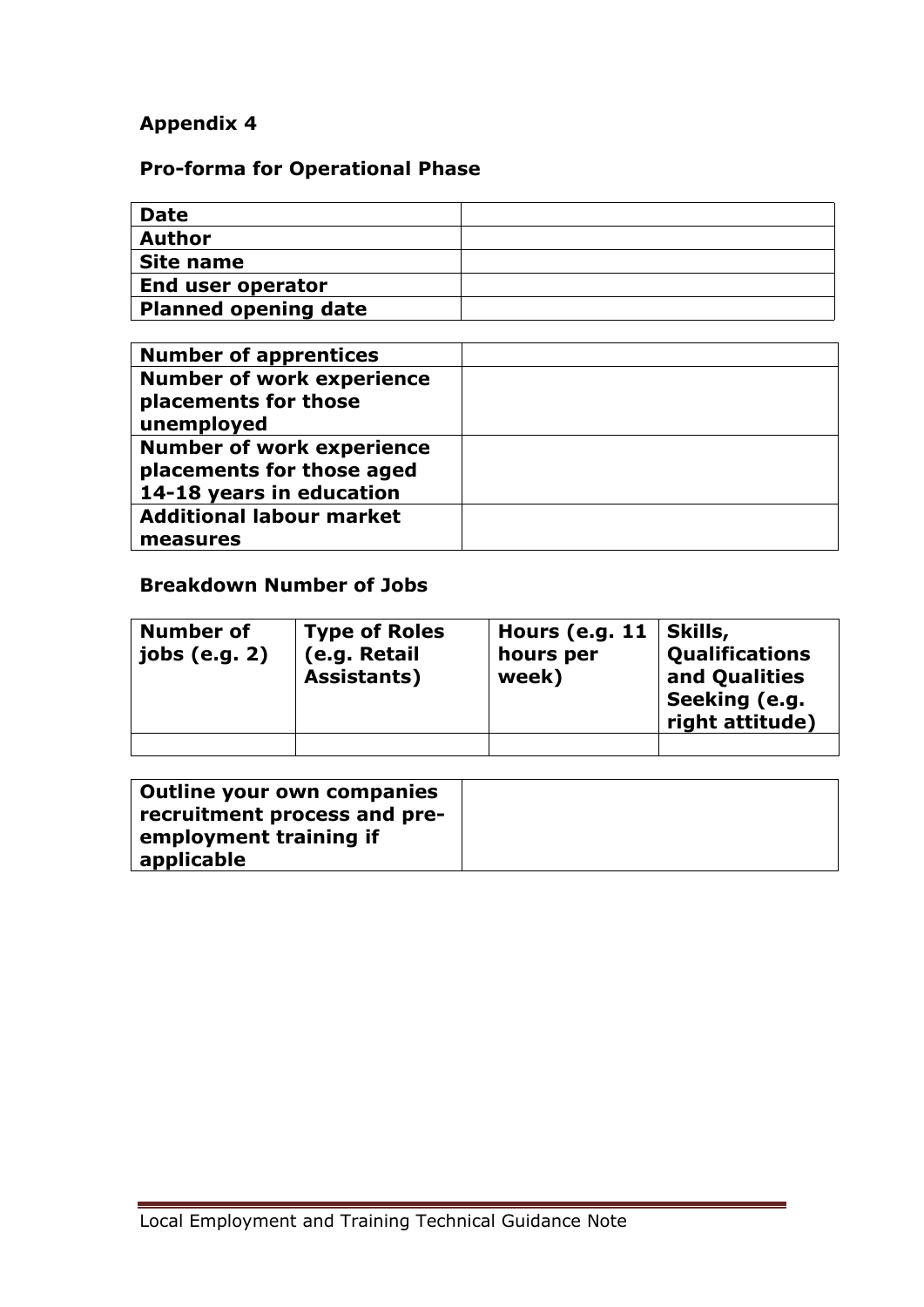## **Sample Monitoring Form for the Construction Phase**

## **Monitoring Form – Construction Phase**

Please complete and submit this form at the end of every month and email to ……………………………………….

All sub-contractors in the development chain are required to do so under the site's Section 106 Agreement.

If you need assistance in completing this form contact ……………….via email at …………………………

| <b>Date</b>                                                                                                   |  |
|---------------------------------------------------------------------------------------------------------------|--|
| <b>Company name and location of</b><br>headquarters                                                           |  |
| <b>Company number of employees</b>                                                                            |  |
| <b>Company contact name</b>                                                                                   |  |
| <b>Number of staff on site</b>                                                                                |  |
| Number of staff on site who live in<br><b>Eastbourne</b>                                                      |  |
| <b>Number of new apprentices on site</b><br>and level of apprenticeship<br>(intermediate, advanced or higher) |  |
| <b>Number of apprenticeship completions</b>                                                                   |  |
| <b>Number of completed work experience</b><br>placements for those unemployed                                 |  |
| <b>Number of completed work experience</b><br>placements for those aged 14-18 in<br>education                 |  |
| <b>Number of NVQ starts for Sub-</b><br>contactors                                                            |  |
| <b>Number of NVQ completions for Sub-</b><br>contactors                                                       |  |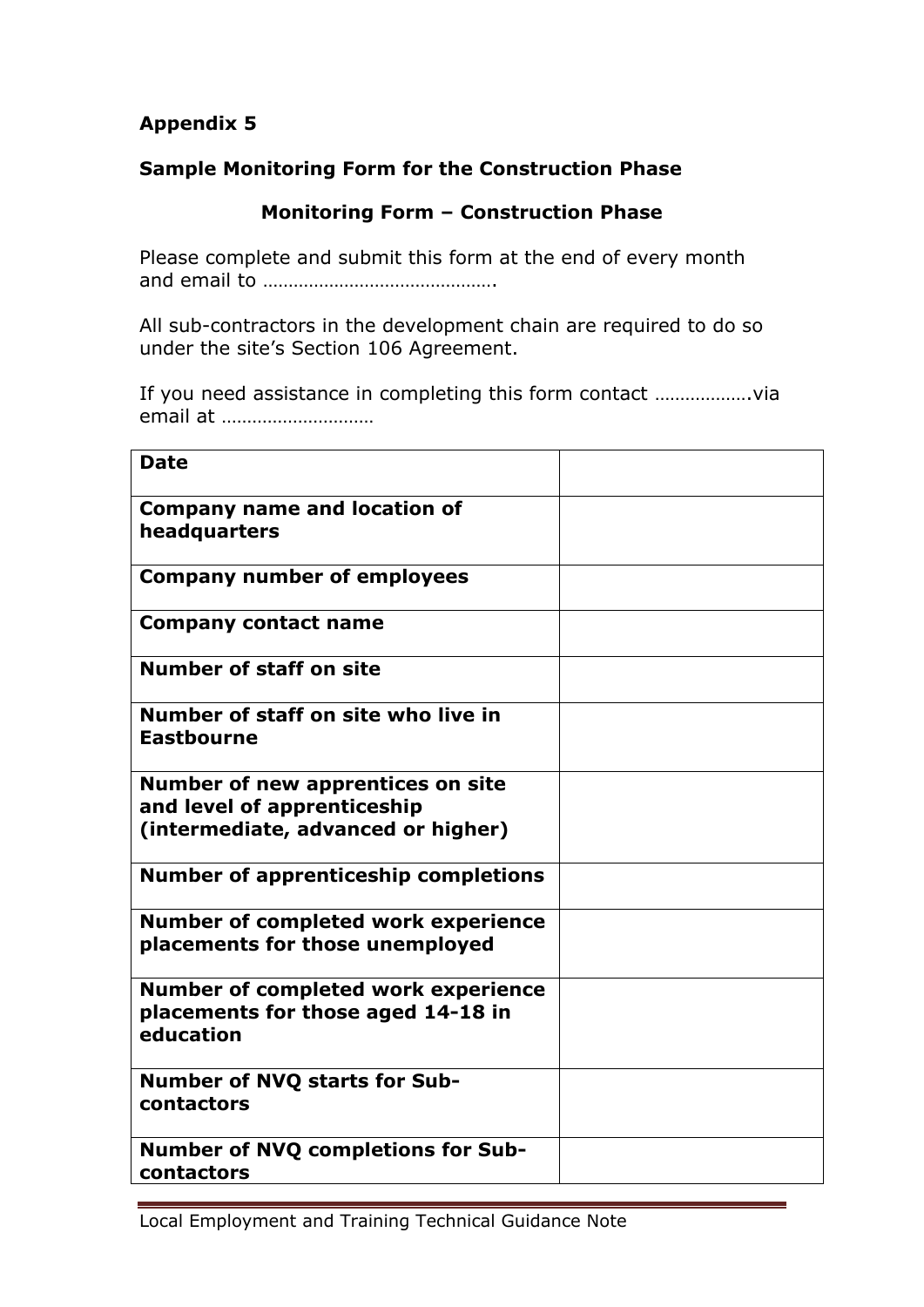| Do you anticipate or will be recruiting<br>additional or replacement staff during<br>this project? Any new vacancies need<br>to be reported to the Council | Yes / No |
|------------------------------------------------------------------------------------------------------------------------------------------------------------|----------|
| Since the last form, if you have<br>recruited, what numbers where<br>previously unemployed (Not required<br>on first completion)                           |          |
| Since the last form, if you have<br>recruited, what numbers live in<br><b>Eastbourne (Not required on first</b><br>completion)                             |          |
| Please list the contact details of any<br>new sub-contractors to be used on site                                                                           |          |

**Thank you**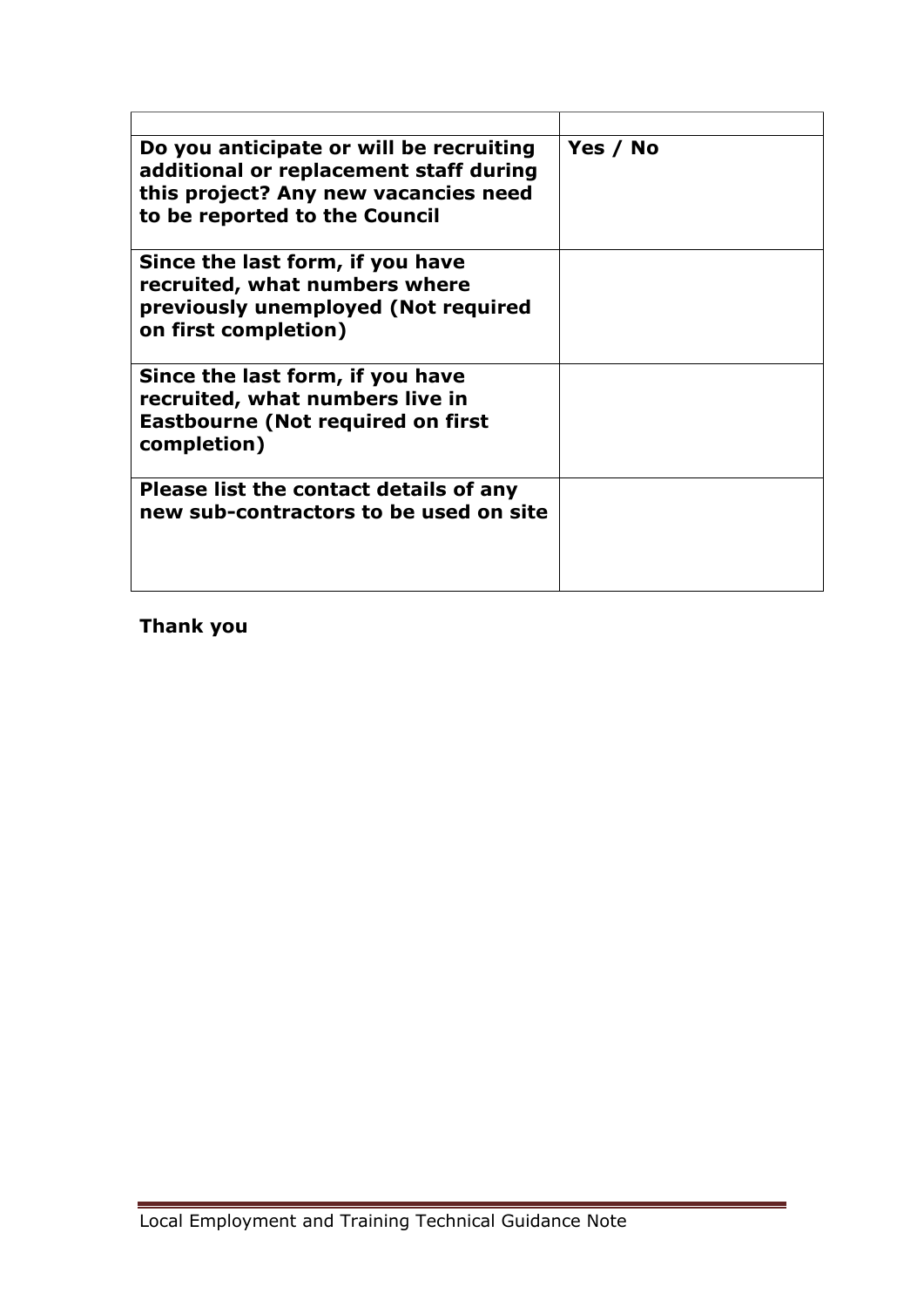## **Sample Monitoring Form for the Operational Phase**

## **Monitoring Form – Operational Phase**

Please complete and submit this form after 4 weeks of opening and email to ……………………………………….

All sub-contractors in the development chain are required to do so under the Section 106 Agreement.

If you need assistance in completing this form contact ……………….via email at …………………………

| <b>Date</b>                                                                                                   |  |
|---------------------------------------------------------------------------------------------------------------|--|
| Company name                                                                                                  |  |
| <b>Company contact name</b>                                                                                   |  |
| <b>Number of staff on site</b>                                                                                |  |
| Number of staff employed who live in<br><b>Eastbourne</b>                                                     |  |
| <b>Number of staff previously</b><br>unemployed                                                               |  |
| <b>Number of new apprentices on site</b><br>and level of apprenticeship<br>(intermediate, advanced or higher) |  |
| <b>Number of work experience</b><br>placements for those unemployed                                           |  |
| <b>Number of work experience</b><br>placements for those aged 14-18 in<br>education                           |  |

**Thank you**